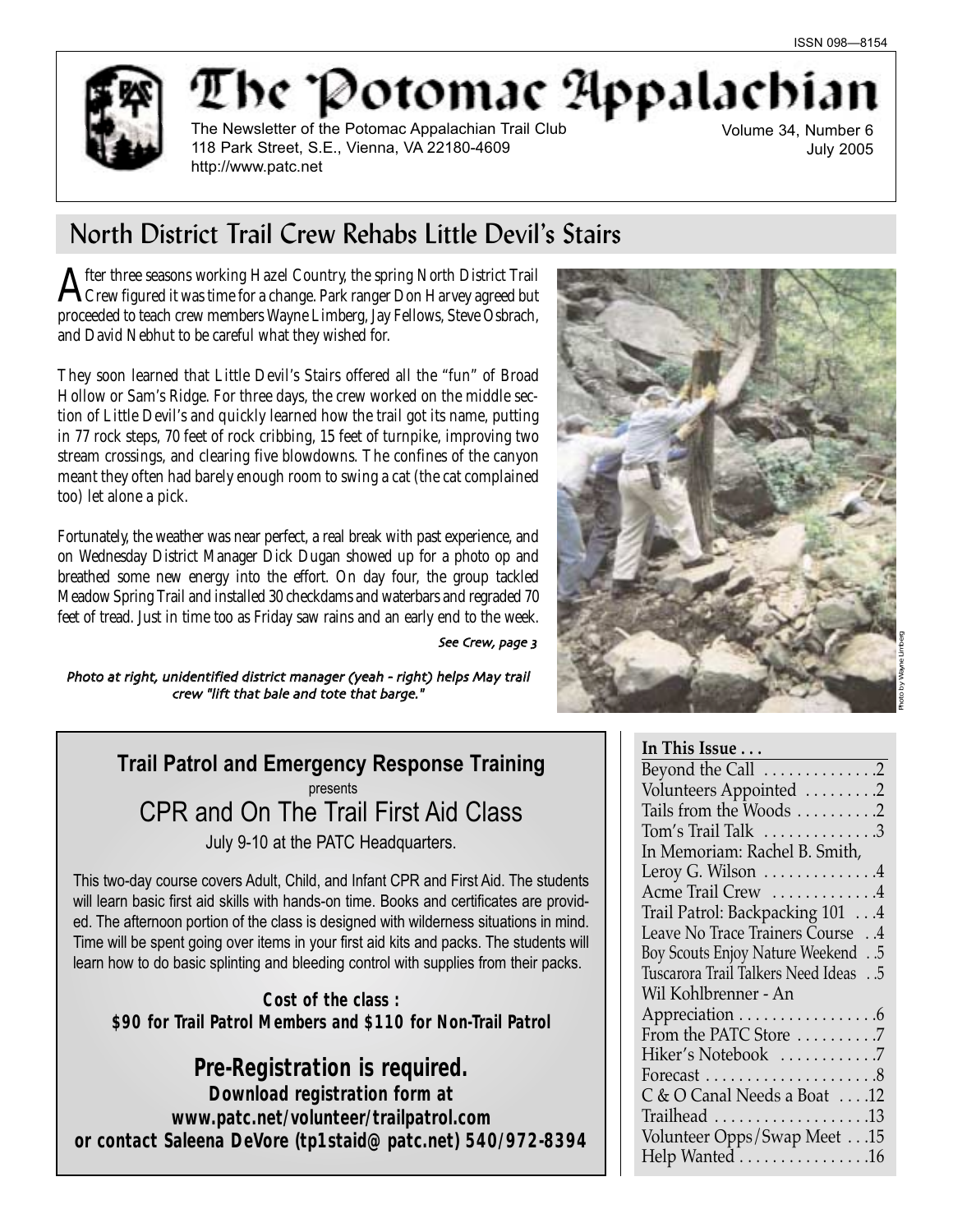Saturday, April 2, 2005, was the day for the scheduled work trip of the North Chapter on the AT. Pete Brown had scheduled turnpike work on the trail for those who would attend plus a little sherpa work as well.

Due to the continuing rain, which had started Friday night, accumulating about 1one inch by Saturday morning and more on the way, Pete abandoned the turnpiking project and went to plan "B" which was to carry about one ton of metal roofing uphill to the Quarry Gap Shelter site where it will replace the existing roof. The rain continued throughout the day. The access trail to the AT was flooded with six inches of water in places, but the crew continued on the mission making many, many trips carrying the roof materials up the hill. By late afternoon the task was completed, and all retreated to the Gypsy Spring Cottage to a warm fire and a hearty meal.

My sincere thanks to those who answered this challenge. Al Black, who had the metal bent and transported to the drop-off point. Pete Brown for the use of his crew: Al Manus, newcomers Ed Sabin, Shirl Smith, Tracy and Dylan Marlow, and of course Ester Althouse for keeping the cottage warm and serving us such a wonderful feast.

Of course the rain stopped after we finished with accumulation in excess of two inches.

Again, thank you all. ❏

*—Jim Stauch-Quarry Gap Overseer*



# HOW TO CONTACT US: HEADQUARTERS, SALES, CABIN RESERVATIONS, AND MEMBERSHIP INFORMATION

24-hr. Activities Tape #: 703/242-0965

Address: 118 Park Street, S.E., Vienna, VA 22180 Hours: Monday through Thursday, 7:00 p.m. to 9:00 p.m.<br>Phone #: 703/242-0315 **Phone** #: 703/242-0315 and Thursday and Friday 12 noon to 2 p.m.<br>Facsimile #: 703/242-0968

A MINUTE !.. CUT !... I WANNA DO IT AGAIN ! "

To receive an information packet: Extension 10 Club e-mail: info@patc.net Club President (leave a message), Tom Johnson: Extension 40 World Wide Web URL: www.patc.net

# STAFF: DURING REGULAR BUSINESS HOURS

Director of Administration: Wilson Riley (Ext. 11) e-mail: Wriley@patc.net Trails Management Coordinator: Heidi Forrest (Ext. 12) e-mail: hforrest@patc.net Business Manager: Monica Clark (Ext. 15) e-mail: mclark@patc.net Membership/Cabin Coordinator: Pat Fankhauser (Ext. 17) e-mail: pfankhauser@patc.net Sales Coordinator: Maureen Estes (Ext. 19) e-mail: mestes@patc.net

# *Potomac Appalachian*

**Chief Editor:** Linda Shannon-Beaver, PA@patc.net **Features Editor:** Joanne Erickson **Forecast Editor:** Vince Ferrari, PA-Forecast@patc.net

# Club Officers and chairs contact info:

www.patc.net/about/contact.html or call the main club phone number. Contact list published twice annually in the PA.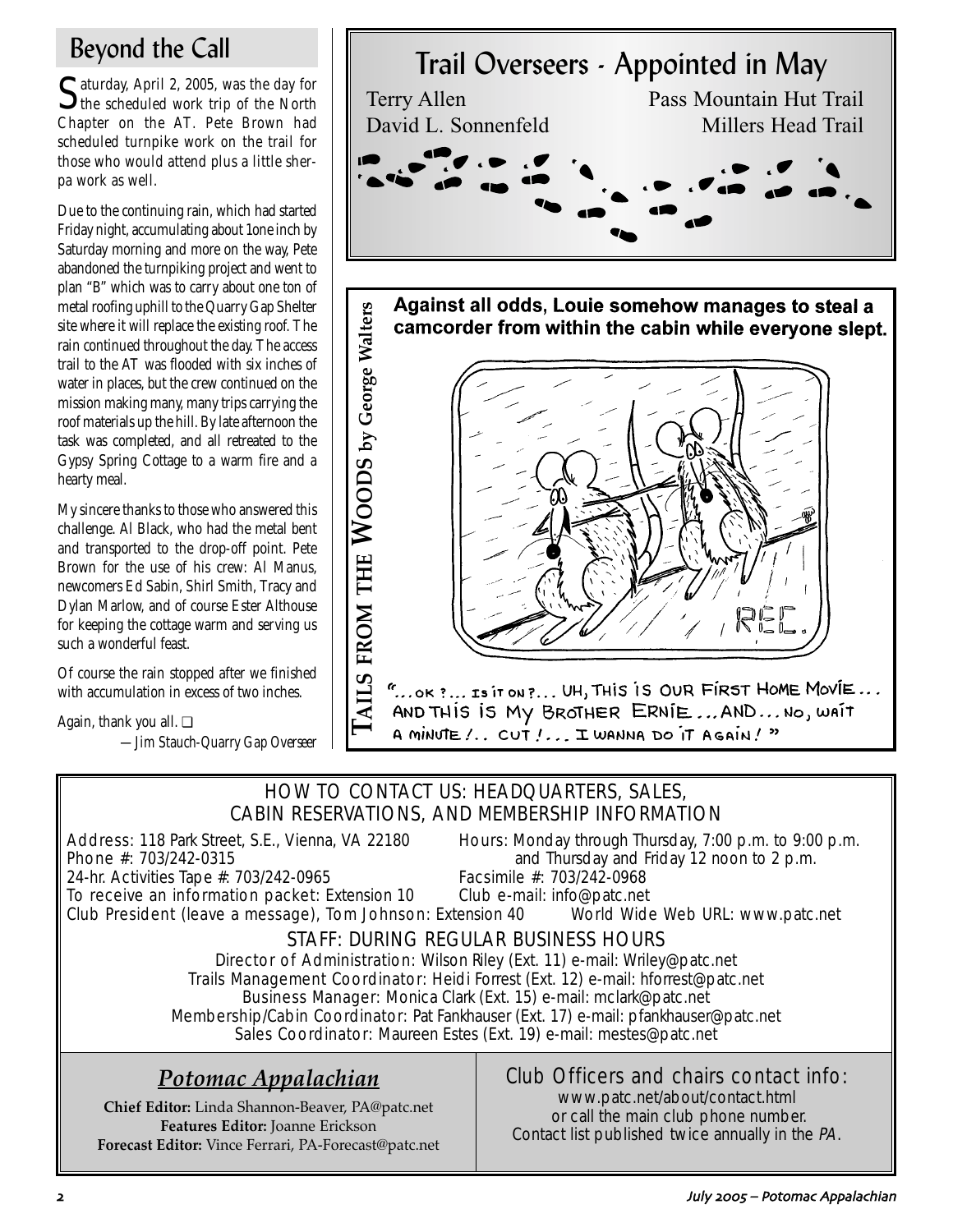# Tom's Trail Talk – A Western Strategy

Have you ever wondered what PATC's territory really is? How and when was it defined? Well, our "territory" was defined in the early 1930s. By agreement with ATC, it was the 240 trail miles from Pine Grove Furnace in southern Pennsylvania to Rockfish Gap, which was to be the southern terminus of the planned Shenandoah National Park. Other trail-maintaining clubs would work north of Pine Grove Furnace and south of Rockfish Gap.

By agreement, then, our north and south boundaries are well established. We do perform some services for the trail outside our territory, such as mapping in Pennsylvania and Virginia. Moreover, we have a fairly complex relationship with the club immediately to our north, Mountain Club of Maryland, that includes interlaced trail maintenance responsibility. But generally speaking, the old limits established in the 1930s still hold.

But what about east and west? As government partners requested PATC's help, we expanded eastward in the 1970s and 1980s into the Washington Metropolitan Region, with trails in Rock Creek Park, the Potomac Heritage Trail, Billy Goat Trail, Bull Run-Occoquan Trail, and others. Westward, we agreed to maintain trails in George Washington National Forest. The most significant western expansion was the effort to build the Big Blue Trail. That required the club to mount trail crews on Great North Mountain, Sleepy Creek Wildlife Management Area, and other locations south of the Potomac. In 1997 we agreed to take on the Tuscarora Trail in Maryland and Pennsylvania from Keystone Trails Association, and the North Chapter began running weekly work trips on Tuscarora Mountain. The Tuscarora was the northern extension of the Big Blue, and at the same time PATC agreed to rename the entire trail the Tuscarora.

In 1999, when Walt Smith became president, PATC began a strategic planning effort called the Futures Group. Out of that came a decision to focus future efforts on protecting the Tuscarora Trail. Essentially, this became a Western Strategy, that most future expansion of our efforts would be to the west. It would not rule out taking on more urban trails, but we were at heart a mountain club and were interested chiefly in mountain trails in more primitive, less-populated areas. We would encourage other groups to take on what amounted to greenway trails in urban areas and would provide advice and assistance to help them get started.

The way we have always handled western trails was to import trail crews from urban areas. The advantage was that our membership base was there. The disadvantage was long commute times, and the risk that we would be viewed as carpetbaggers by local residents.

If the Western Strategy is to work, we need to do more recruiting in communities out west. We do have members out there, but we need more. We need people to fill trail crews, to take on overseer responsibility, to build shelters, to check local land records and contact landowners, to show up at community events and tell people about PATC. A Western Strategy will require lots of constituency building, grass roots contact, meetings with people who are interested in trails and need to join a club.

Over the past decades enormous improvements have been made to our transportation infrastructure. It is easier to get out west than it was. If we are serious about a Western Strategy, we will need to get out there, build trails and shelters, and recruit local residents. It is the centerpiece of our existing strategic plan, and it is time to get out there. Volunteers for a planning committee will be gratefully accepted. My e-mail is president@patc.net. ❏ —*Tom Johnson*

### Crew, from page 1

Evenings found the group sampling the local cuisine only to discover Brown's Chinese American was closed for the week and Anthony's XII's pasta is not al dente. (Still don't know if it's Lu-RAY or LOO-ray. Maybe next year.) ❏



SNP North District May 16-20 Trail Crew Jay Fellows, Steve Osbrach, Wayne Limberg (crew chief), David Nebhut, and NPS Ranger Don Harvey head out

*—Wayne Limberg*

Left to right: Dave Nebhut Jay Fellows Wayne Limberg crew chief, Don Harvey, park ranger, Steve Osbrach

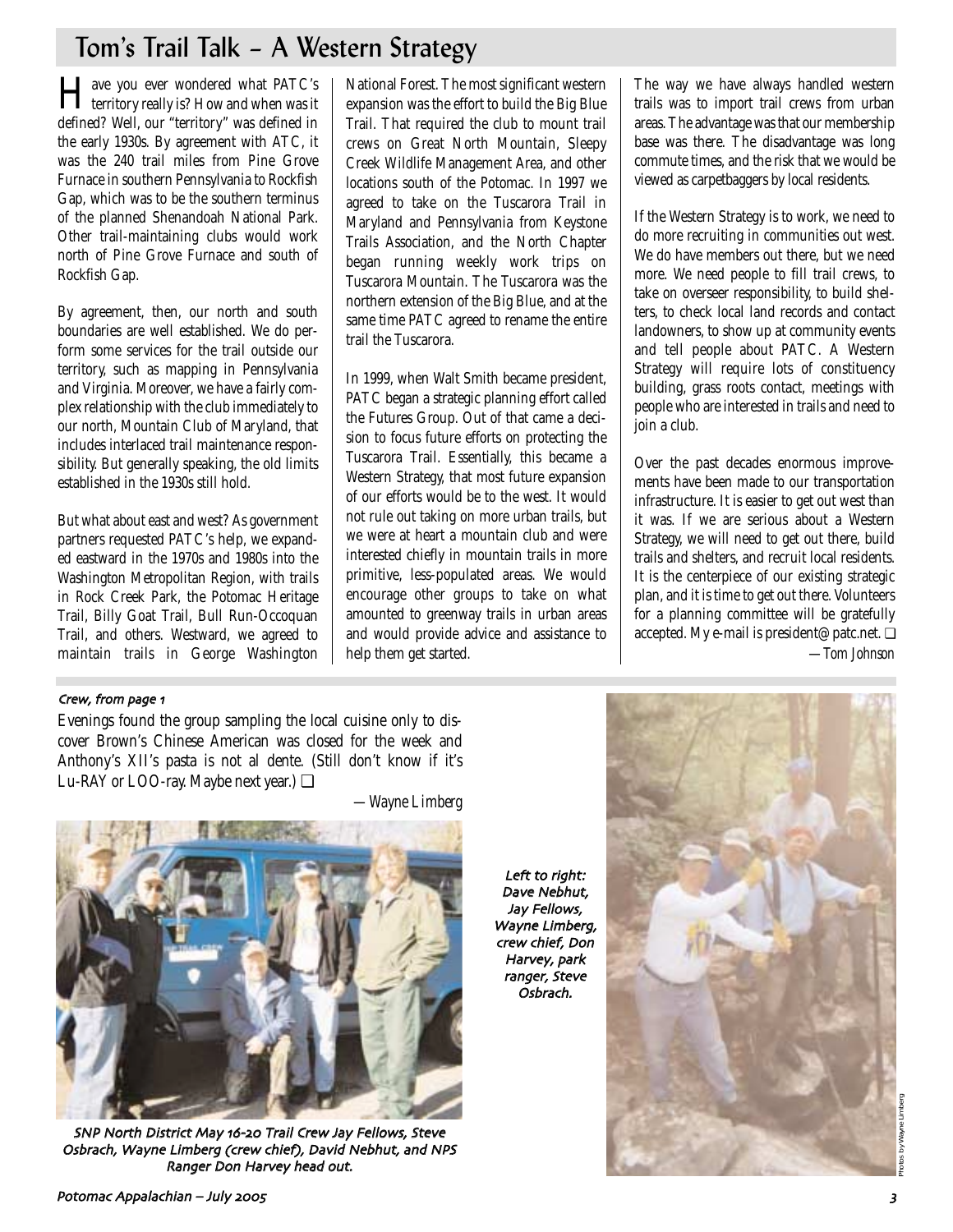

# Rachel B. Smith PATC member February 1957 — April 8, 2005

Rachel was active in the hiking programs more than the trail or cabin work trips. Rachel could speak several languages and was a language teacher in the D.C. school system for 30 years. She was also a Foreign Service officer in Munich after WWII, assisting with displaced refugees.

# Leroy G. Wilson PATC member 1947 — May 23, 2005

Leroy lived in Fredericksburg, Va., for several years. He was a charter member of Potomac Appalachian Trail Club and overseer of Old Rag Trail for 10 years. Leroy served as a volunteer of several local organizations in the Virginia suburban area and was a U.S. Army veteran of World War II.

Memorials may be made to the Potomac Appalachian Trail Club, 118 Park St. S.E., Vienna, VA 22180-4609. An online guestbook is available at covenenantfuneralhome.com.

*—Victoria Anne Wilson Hunnicutt (daughter) Macon, Ga.*

*[Editor's Note: Leroy left a large donation from his estate to PATC.]*



# PATC Trail Patrol Presents **Backpacking 101**

# An Introductory Backpacking Course

Expand your enjoyment of the outdoors through the practice of backpacking. Provides basic instruction in equipment selection and use, information and techniques to enhance safety and comfort, and Leave No Trace methods to protect our fragile backcountry environment. Includes an overnight backpacking trip accompanied by experienced backpacking instructors. Designed for persons 18 years and older who have no prior backpacking experience, as well as former backpackers seeking to update their skills.

### Introduction Night

Mon., Sep. 12, 7:30 p.m. – 9:30 p.m. Headquarters, 118 Park Street, SE, Vienna, Va.

### Instructional Weekend

Sep. 17 & 18: 8:00 a.m. - 7:00 p.m. Sat., 8:00 a.m. – 4:00 p.m. Sun., Prince William Forest Park, Triangle, Va. (Sat. overnight car camping in campground encouraged but not required)

### Overnight Backpacking Trip

Oct. 8 & 9 (Sat.– Sun.), Trip destination and times TBD

Fee: \$75.00 for PATC Members; \$95.00 for Non-Members

For more information, see www.patc.net/volunteer/ trailpatrol/Outreach/BP101.htm or contact John Bridges (TPBackpack@patc.net) 703/726-0188.

Potomac Appalachian Trail Club Trail Patrol Presents

# **Leave No Trace Trainers Course**

This combination indoor classroom and outdoor field course is designed to enhance your understanding of Leave No Trace practices and ethics and to develop your confidence in teaching others about Leave No Trace. Through activities, field/classroom experience, and both formal and informal discussions, you will be challenged to develop your LNT skills and ethics. This is a fun class where all have a part in demonstrating the choices that can be made to minimize our impact on the land and our resources. It is hoped that graduates of this class will be willing to make LNT presentations to community groups when and if their schedules permit.

**Classroom:** Mon., July 18 - 7:30 p.m., PATC Headquarters,

**Weekend Field Program:** Sat. - Sun., July 23 & 24, SNP

**Cost:** \$35.00 for PATC Members, \$50.00 for Non-Members (Join PATC at the time of registration and get the member price!)

**Registration:** Registration forms are available on-line through the Trail Patrol/LNT page of the PATC Web site at www.patc.net or call Mark Holland (TPLNT@patc.net) 540/636-3639 (mornings only). Send payment with registration form to: PATC, LNT Trainers Course, 118 Park Street, SE, Vienna, VA 22180-4609. Please include your email address on the check. ❏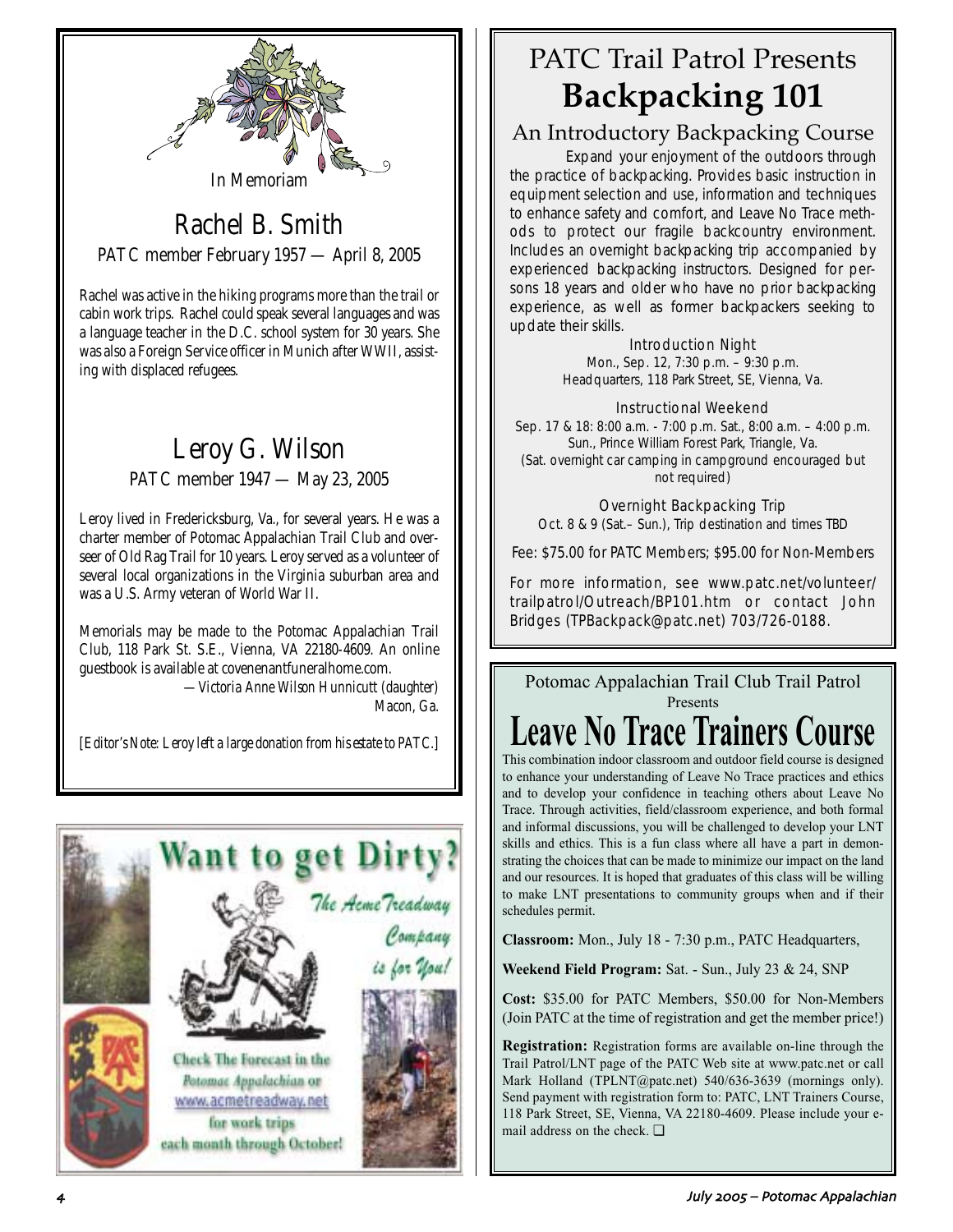# Boy Scouts Enjoy a Weekend with Nature

Five boys ages 12 through 13, from Winchester BSA Troop 31, and I as Scoutmaster, were hosted by Bob Pickett, May 13 and 14 at the Lambert Tract. We spent the night in the campsite that Bob created and then listened to his many stories and explanations about nature. The setting is ideal for teaching youth. The photo viewing ant activity as explained by Bob was taken along the Crusher Ridge Trail.

The boys also met Darwin and Eileen Lambert, pictured in the photo below. The photo was taken beside their cabin where they have lived for more than 40 years. Darwin, who is 89, is the author of "The Undying Past of Shenandoah National Park," as well as being the park's first employee.

Thanks to Bob, and Jane Thompson who was with us Friday evening. The boys had a great time while learning a lot that is related to acquiring the BSA Nature Merit Badge. ❏ *—Walt Smith, PATC past-president*



The Boy Scouts viewing ants in a log



Boy Scouts with Lamberts and Bob Pickett



Boy Scouts at Lambert's Creek

# Tuscarora Trail Talkers Need Your Ideas

It can be tough when the big guy gets all the attention. The Tuscarora<br>Trail, originally developed as an alternate route for the AT and now It can be tough when the big guy gets all the attention. The Tuscarora combined with the Big Blue Trail, extends 252 miles through Virginia, West Virginia, Maryland, and Pennsylvania. But it rarely gets the attention or the publicity accorded to the AT. PATC's Trail Talkers will be speaking to community groups and manning information tables at local festivals and fairs to promote awareness of the Tuscarora Trail in an effort to expand membership and the volunteer base in communities near the Tuscarora Trail.

We need your help in identifying groups in communities near the trail that would be interested in the work PATC is doing. Do you know of a community festival or fair where PATC could set up an information table? Do you have contacts with a local newspaper where we can publicize PATC's work and the benefits of the trail to the local community? What about a story involving maintainers or hikers? All you need to do is contact Jane Thompson at 301/349-2496 (jayteehike@yahoo.com) with your ideas and suggestions. The Trail Talkers will do the rest.  $\Box$ 

#### Lyme, from page 7

skin after a hike. Clothes should be removed and washed, and the body carefully inspected for ticks.

A tick should be removed as quickly as possible. It takes several hours – to as long as a day – for the disease-causing organisms to be injected. Proper tick removal is critical, as the tick cements itself to the skin with its mouthparts, and it is easy to remove the body and leave the blood-sucking organs embedded. The only effective method to remove ticks is to use tweezers applied as close as possible to the mouth parts and exerting a steady pull. ❏

> *—William Needham Visit the Hiker's Notebook Web site at: www.mwrop.org/ W\_Needham/h\_notebook.html*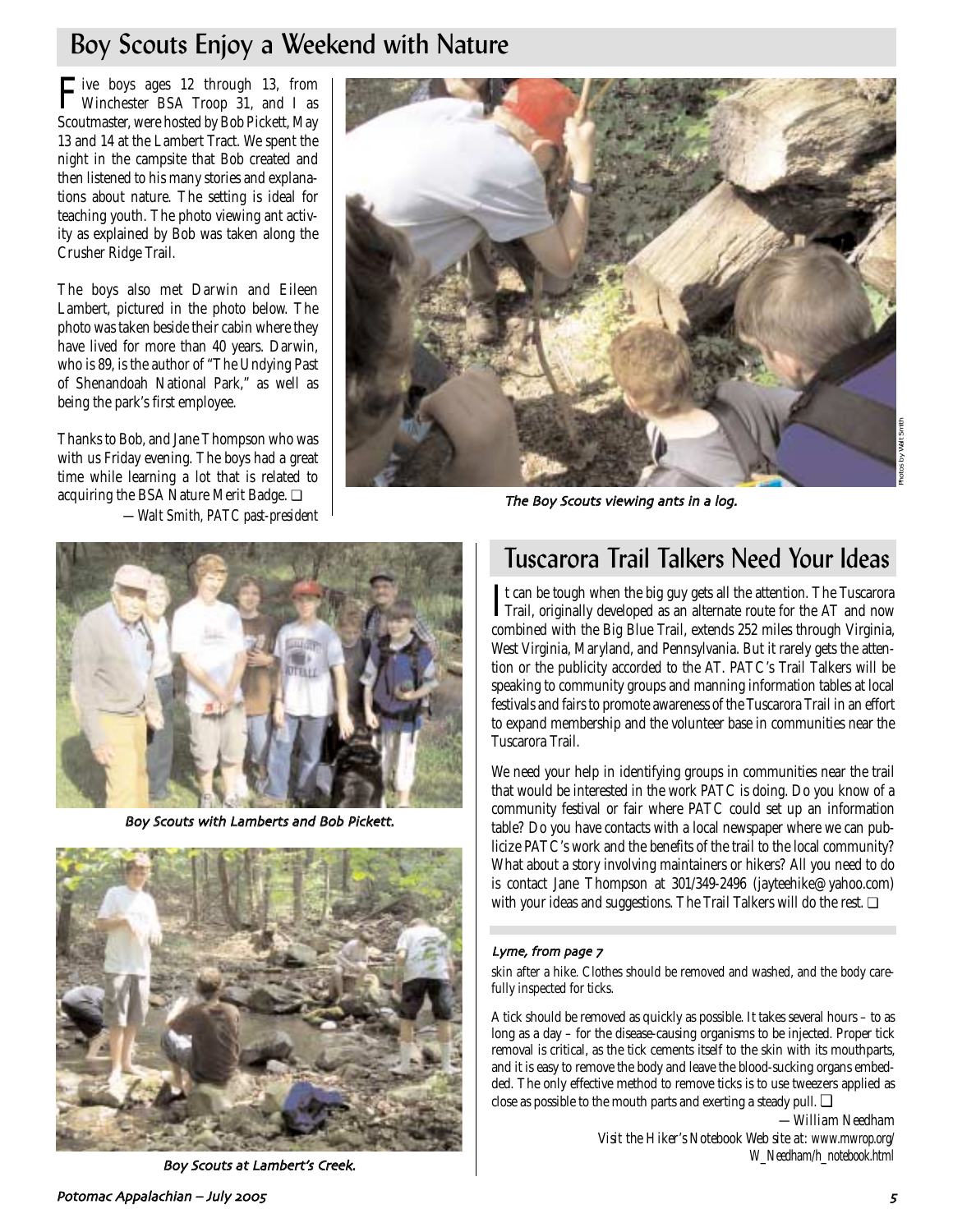# Wil Kohlbrenner – An Appreciation

In his excellent book, "On the Beaten Path," Robert Rubin describes<br>two types of people you find on trails: tourists (think hikers) and garn his excellent book, "On the Beaten Path," Robert Rubin describes deners (trail builders and maintainers). PATC has lost one of the finest gardeners it has ever had with the passing of Wil Kohlbrenner. Wil did two things for PATC, and he did both well. Wil was a master trail builder as anyone who has hiked in the Massanutten Mountains or around the Wolf Gap/Trout Pond area of Great North Mountain has seen. Wil also had the gift of describing the trails he worked on. Wil was editor of two PATC guides: "Massanutten Mountain," and "Great North Mountain." Wil's writing style was both inviting and easy to understand; he was able to make the simple and often dry task of trail description both informative and engaging. Wil spent the time it takes to create an accurate trail guide, doing most of the research himself, often over trails that he had helped to build.

To walk the trails that Wil built is to see his true passion and his genius. I would like to give two examples of the many trails Wil either created or helped maintain:

### **The Sidewinder Trail**

This often overlooked trail is a small work of art at the base of the western ridges of the Massanutten Mountains. The trail connects the Tuscarora Trail with the PATC Glass House Cabin, but most people venture no further than Mudhole Gap Fire Road. It is this section, between Mudhole Gap and the Tuscarora Trail, that Wil rebuilt in 1998. Wil took a nondescript trail in need of major work and turned it into a gentle rolling tread that accentuated the terrain and exposed features of the drainages the trail crosses. In one particular area the trail crosses a deep drainage that has exposed rock walls on both sides of the small creek that is carved through the ridge. Wil built a trail that was able to maximize this feature while gently guiding the trail down one side of the wash and bringing it back up the other side between separate rock walls to view above the entire drainage. In other places, Wil cut the trail into sidehill, making it a much gentler slope and providing an appreciation of the terrain as it erodes into Fort Valley. If you look carefully in places, you can still see the old trail that Wil improved on. It is by looking at these differences that Wil's vision can be appreciated.

# **The Massanutten Trail**

If the Sidewinder Trail is Wil's Pieta, then the Massanutten Trail is his Sistine Chapel. Much of what is now the Massanutten Trail already existed as the East and West Massanutten Trails. To complete the 80 mile loop, a section of trail needed to be built between Edinburg Gap and Waterfall Mountain. This section would take the trail over Short Mountain, down Moreland Gap, up along Kern Mountain, and then connect with the East Massanutten Trail on Waterfall Mountain. The Massanutten Mountains are known for their ruggedness, but Short Mountain is a tortured range with steep stone ridges that fall away to shattered rockfall. It was over this difficult ridge that Wil Kohlbrenner constructed the last connection of the Massanutten Trail. The trail begins at Edinburg Gap and follows the base of a rock cliff, with outstanding views of the seven bends of the Shenandoah River, the town of Woodstock, and across the Shenandoah Valley to the Great North Range. After this tour of the Shenandoah Valley the trail climbs the ridge and generally follows the top of the ridge. This is a difficult hike over rock all and narrow rock ridge. The trail uses the terrain, often crossing the rock-spiked ridge and following natural rock falls to more level ground. As one pants over the rocks and steps from one ridge

### Wil Kohlbrenner December 15, 1935 - April 26, 2005



crossing to the next, it becomes obvious how difficult it was to build this trail and how much attention to detail was put into the construction of this section. Often steps are made from the very rocks that have fallen off the ridge, in other places larger rocks have been smashed to create treadway where none existed before. It is little wonder why this was the last link in the completion of the Massanutten Trail. As difficult as the trail is and as tortured the terrain, the trail is a work of art. The trail is both visually pleasing in its construction and its ability to take advantage of views and interesting features along the mountain. It is a trail built with passion for the art of creating the impossible and the love of the surrounding mountains.

Wil, we will miss you, but you have guaranteed that we will not forget you. You have raised the process of trail building to an art form, and your trails have taken us to a place of both wonder and beauty. I will remember Wil most when I climb the Jawbone Gap Trail to the Massanutten Trail, the section that Wil built to complete the loop. Just above the trail intersection of the Massanutten Trail and Jawbone Gap is a view on a side trail that I'm sure Wil built, a rock cliff where the wind blows strong, but the view is to the north, up Fort Valley and the entire north half of Massanutten Mountain, an area where Wil Kohlbrenner built trails then wrote about them. As I stand on this cliff looking over the valley and numerous ridges of Massanutten I will think to myself, "This is Wil Kohlbrenner's garden." ❏

> *—Lee Sheaffer Vice-President Volunteerism*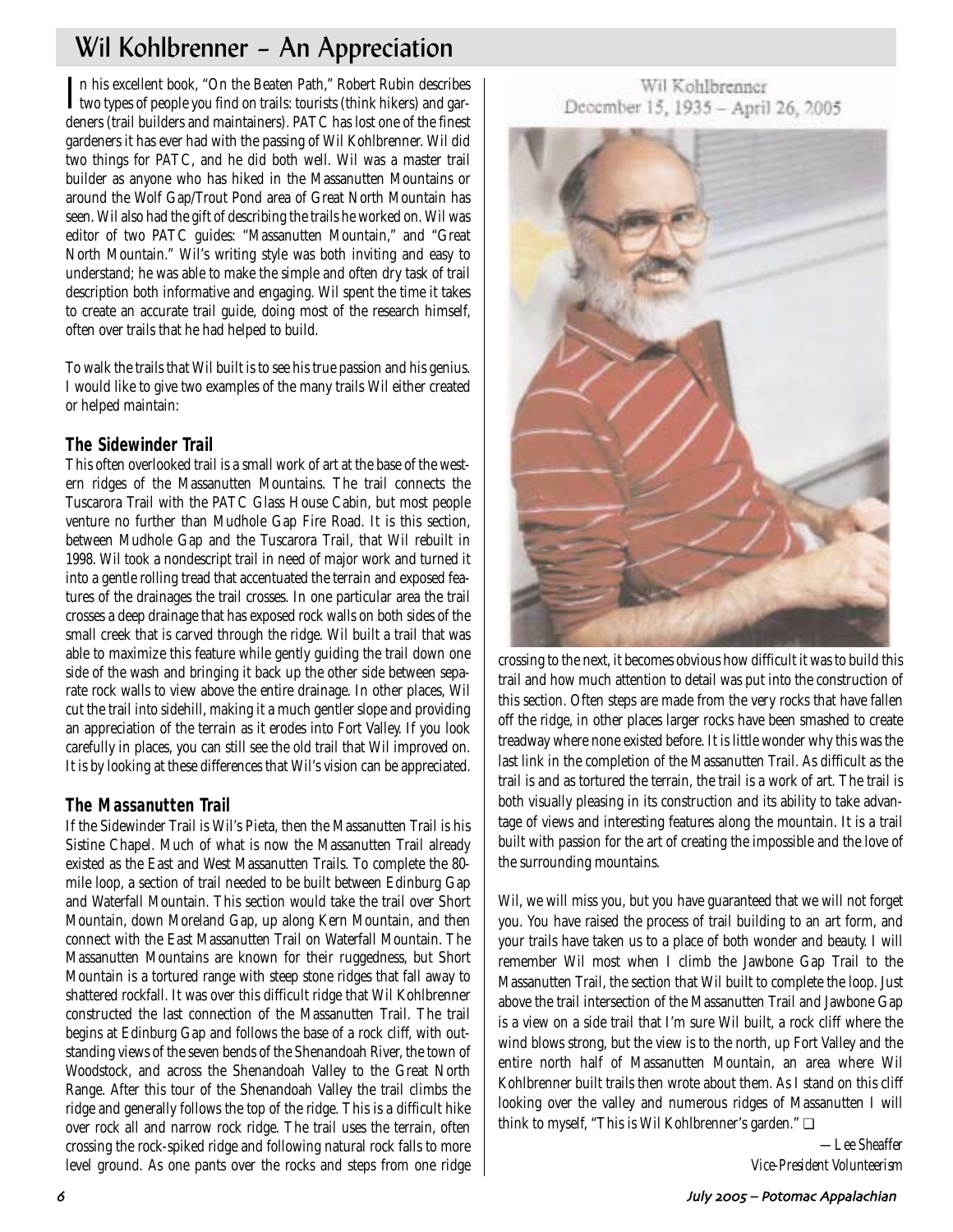# FROM THE PATC STORE

# 'Guide to Massanutten Mountain Hiking Trails'

Every hiker in the PATC area needs this com-plete guide to the official Forest Service trails in the Massanutten Mountain Section of the George Washington National Forest. Escape the crowds in SNP by instead visiting the Massanutten area, with more than 50 hikes of varying difficulty, from the 71 mile Massanutten Trail circuit (described both clockwise and counterclockwise), to easy walks of less than one-half mile. One universally accessible trail (the Lion's Tale) is actually rope-guided for the visually impaired, with Braille signs.



Wil Kohlbrenner's third edition of this guide is completely revised with all the information you need to safely enjoy these hikes. There are new dia-

grams showing mileage between trail intersections and photographs of the scenery and wildlife by the author and Lee Sheaffer. A special chapter relates the colorful history of the area.

Previous editions of this guide should not be used because trails in the area have been extensively restructured. You need the 2004 edition. Please add \$2.00 for shipping and 5 percent VA tax. You can call to place your order (703/242-0693) or go to www.patc.net.

PC 160 Member price: \$5.60 Non-member price: \$7.00



# Guide to Great North Mountain Trails 2001, First Edition

(Kohlbrenner, 2001, 108 pp.) Hike more than 40 trails along the Virginia-West Virginia border in the Lee Ranger District of the George Washington National Forest, including a 25-mile backpacking circuit through one of the more remote areas in our region. In addition to trail descriptions and mileage diagrams, the author provides an

historical overview of sites along the trails – iron blast furnaces, charcoal hearths and chimney stones. Corresponds to PATC Map F. Stop by our headquarters during our open-to-the-public hours to purchase this guide, or shop online at www.patc.net/. Also you can give us a call to place your order at 703/242-0693.

Retail: \$7.00 non-member or \$5.60 member cost, plus \$2.00 shipping and 5 percent VA tax. ❏



# *Hiker's Notebook*

Last month we discussed types of ticks and how they survive.

This column follows up with a discussion of Lyme Disease

Lyme disease, named for the town of Old Lyme, Conn., where it was first diagnosed in 1975, is the primary concern associated with tick bites. It is carried by the blacklegged tick. There are about 10,000 reported cases of Lyme disease annually in the United States, primarily in the Northeast. The symptoms of Lyme disease occur in three stages. The first stage appears after a few days and consists of a characteristic ring-shaped "bull's eye" red rash centered on the point where the tick attached. Flulike symptoms such as chills and fever may attend the first stage and disappear in a few weeks. The second-stage symptoms appear weeks to months later and consist of any of a wide variety of manifestations such as severe headaches, numbness, lethargy, and abnormal heart beat. These also disappear after a few weeks to several months. The third and final stage may not appear for years after the initial tick bite. Symptoms include arthritis, fatigue, and loss of memory, similar to those of Alzheimer's disease.

The prevention of tick bites is dependent on adequate prophylactic measures and careful scrutiny. Many people shun wooded areas for fear of ticks, but this is specious logic, as ticks proliferate in parks, lawns, and playgrounds, where their warm-blooded hosts are more likely to be found. Ticks become active with the warming weather in the spring and remain active until the onset of winter, which they survive by burrowing into the soil. Ticks locate a host by sense organs on their front legs that detect carbon dioxide, host odors, and heat. They can crawl up to 15 feet along the ground and attach themselves to a host. They do not jump or fly, contrary to popular belief. Once on the human host, ticks crawl along the skin until stopped by tight clothing such as belts, straps, or underwear.

Prophylactic measures include wearing long pants tucked into boot tops and a longsleeved shirt with tight fitting wrists. This prevents the tick from gaining access to the skin. They can then be readily removed in the field if detected by periodic inspection. As a secondary measure, repellents such as deet can be applied to the skin or clothing. Field testing of deet in tick-infested areas has demonstrated it to be about 90 percent effective in preventing ticks from gaining access to the skin. The only sure preventive measure is to carefully inspect the clothing and See Lyme, page 5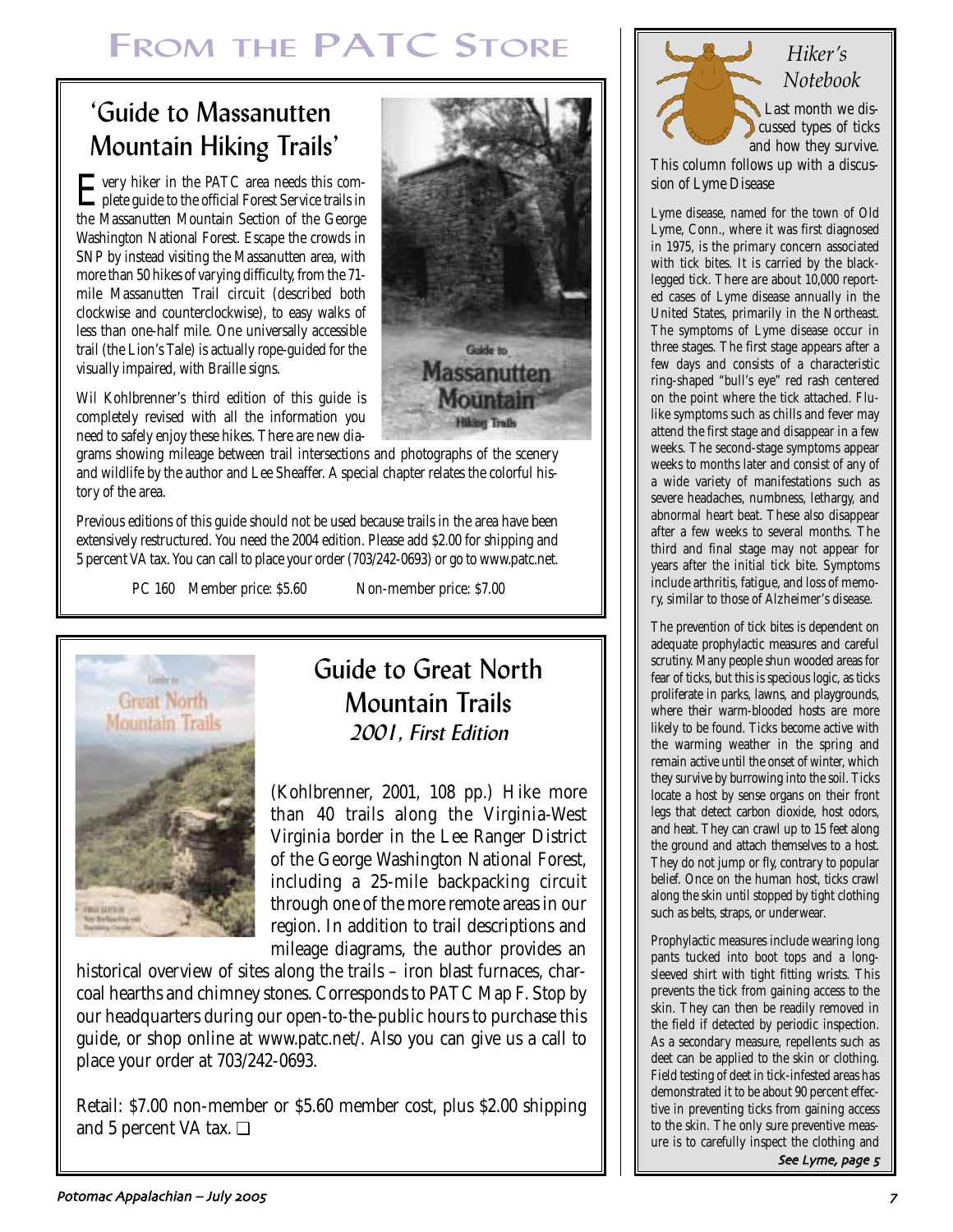### Charlottesville Chapter

The Charlottesville Chapter hikes every Saturday; summer, winter, and in between. Hikes are usually 8 to 10 miles. We usually maintain trails on the last Saturday of the month. Meet at Sprint parking lot, 2307 Hydraulic Road, at 9:00 a.m., with food and water for the day. The majority of hikes are in the south and central districts of SNP, with some in the north district and in George Washington National Forest. Our Chapter hikes are posted at www.patc.net/chapters/char/hikes.html. INFO: Jere Bidwell 434/295-2143 or John Shannon 434/293-2953.

### North Chapter

The North Chapter of PATC conducts monthly trail work trips on the Maryland and Pennsylvania sections of the AT and on the Pennsylvania sections of the Tuscarora Trail. We also lead hikes on these and other trails. Maryland AT work trips are generally held on the first and third Saturdays – contact Nancy Hammond (mdtrail@yahoo.com) 301/739-0442 for information. Pennsylvania work trips are generally held on the AT on the first Saturday and on the Tuscarora on the third Saturday – contact Pete Brown (peter.brown4@worldnet.att.net) 410/343-1140. Pennsylvania AT work trips also include an optional Saturday evening dinner at the Gypsy Spring cabin. For information on upcoming hikes, contact Chris Firme (bncfirme@innernet.net) 717/765-4833. For general chapter information, contact chapter president Pete Brown or visit the North Chapter home page (www.patc.net/ chapters/north/).

#### Northern Shenandoah Valley Chapter

The Northern Shenandoah Valley Chapter sponsors hikes in national and state parks and forests in the Shenandoah Valley vicinity, open to the public, on a monthly basis except during the winter. Hikes are posted in the Forecast. Other activities are in the NSV Chapter Newsletter. For further information contact Betsy Fowler (efowler@shentel.com).

# KEY to Forecast Activities

All events are marked for easy identification. Late changes or cancellations are listed on the weekly information tape (703/242-0965), which is updated on Sunday evening for the following seven days. The Forecast can also be found on PATC's Web site at www.patc.net/activities/forecast.html.

- **\*** Hiking Trips
- \* Backpacking Trips
- $\mathcal{R}$  Trail Work Trips
- **i** Cabin/Shelter Work Trips
- **A** Ski Trips
- Special Events
- $\blacksquare$  Meetings
- $\varnothing$  Classes
- **EX** K9 Trail Blazers (dogs permitted)

Note to all hike leaders: Please ask nonmembers on your hike if they would like to join PATC, then get names and addresses so a club volunteer can send them information packets. Thanks!

# **Chapters**

### Southern Shenandoah Valley Chapter

See www.ssvc.org or the one linked to the PATC Web site for descriptions of hikes and work trips. We usually hike in the southern and central districts of the SNP and in the GWNF. Contact the listed hike leader for information about a specific event, or contact Michael Seth 540/438-1301.

#### West Chapter

The West Chapter meets twice a year in March and September. The Chapter maintains a section of the Black Locust circuit trail in Gambrill State Park near Frederick, Md. Work trips and hikes are usually scheduled monthly from March through December. We also lead overnight weekend trips for day hikes or backpacking. All activities are listed in the PA Forecast. For further information contact Dave Jordahl (westpatc@hotmail.com) 304/876-7062 (evenings) or 240/777-7741 (days).

#### Ski Touring Section

The Ski Touring Section has served since 1974 to introduce Washington area residents to crosscountry skiing and to provide cross-country skiing opportunities to experienced skiers. The Section sponsors winter weekend ski trips for all levels of skiers to nearby mountains in Maryland, West Virginia and Pennsylvania, as well as periodic social events year round. INFO: Bert Finkelstein (bertf@erols.com) 703/715-8534.

### Mountaineering Section

We're a diverse group of local Washington, DC area climbers. Young and old, male and female, crag rat, sport climber, and alpinist, active and armchair types – we all enjoy climbing in its many varieties. We also share common interests in promoting safe climbing, conserving the outdoors, developing new climbers' skills, representing the Washington area climbing community, and having fun! We provide instruction for those wanting to learn the basics – we're not a school, but we can get you started. We go climbing, either locally or further afield, nearly every weekend. In the winter we organize trips to the Ice Festivals in the Adirondacks and the White Mountains for beginning and advanced ice climbers. For further information contact Ozana Halik, (mrkayak1@verizon.net) 703/242-0177, or Mack Muir (MackMuir@edisaurus.com).

#### PATC Hikes

PATC offers organized hikes appealing to the diverse interests of our members. There are K-9 Hikes, which invite you to bring your favorite dog; Family Hikes tailored to kids; Natural History Hikes stalking the fascinating but often elusive flora and fauna of the region; hikes featuring varying levels of difficulty with the Easy Hikers, In-Between Hikers, and Vigorous Hikers; Birding Hikes with experts to help sight and identify our avian neighbors; Historical Hikes tracking littleknown structures in Shenandoah National Park; Series Hikes tracing the entire length of the Tuscarora Trail or the trails of Pennsylvania, section by section; Backpacking Hikes traversing the tracts of West Virginia and Southern Virginia; hikes scheduled for weekends; ones scheduled for weekdays; Geology Hikes led by experts from the Smithsonian focused on the unique stratigraphy of our area; Mushroom Hikes with mycologists; Waterfall Hikes to beat the summer heat; and Outreach Hikes to get together with the members of area groups like the Sierra Club or the Congressional Hikers. That is just to name a few. Check out the Forecast calendar and hear updates on the weekly tape (703/242-0965).

### Other Clubs' Hikes

Capital (www.capitalhikingclub.org) and Wanderbirds (www.wanderbirds.org) hike on Saturdays and Sundays, traveling by bus and leaving from downtown, with suburban stops as well. Center Club, Northern Virginia Hiking Club and Sierra Club hike on both Saturdays and Sundays using carpools, which often leave from a suburban Metro stop. Schedules are available at PATC Headquarters and are published in area newspapers on Fridays. The schedule of West Virginia Highland Conservancy outings in the Monongahela National Forest and surrounding areas is on their web site at www.wvhighlands.org.

#### Meetings

Meetings are held at PATC HQ, 118 Park Street, S.E., Vienna, Va., unless otherwise noted.

### New Members (PATC) – First Wednesday

7:30 p.m. Curious about the club? Want to learn more? The best way is to attend a New Members meeting (but you don't have to be new to qualify). Refreshments will be served. Directions to PATC: Take Rt. 123 into Vienna, Va., and turn east on Park St. (Rt.675) to 118 Park St. on your left. INFO: Georgeann Smale (gsmale99@yahoo.com) 301/581-9584.

#### Mountaineering Section – Second Wednesday

7:30 p.m. – We meet every month unless noted in the Forecast. INFO: Ozana Halik (mrkayak1@verizon.net) 703/242-0177 or PATC's Web site: www.patc.net/chapters/mtn\_sect.

### Shenandoah Mountain Rescue Group

Business meeting - Last Tuesday of each month, 7:30 p.m. INFO: Doug Sigman (join@smrg.org), 703/255-5034, or www.smrg.org.

### PATC Council – Second Tuesday Meetings

The council meets at 7:00 p.m. sharp. The PATC Council meets every month to conduct business of the club and once a year for a dinner meeting. All members are always welcome. Come see how we make decisions about your club. INFO: Wilson Riley (wriley@patc.net) 703/242-0693 x11.

### Trail Patrol – First Tuesday

7:30 p.m. Trail Patrol volunteers are PATC's goodwill trail ambassadors to the hiking public. They provide a visible, reassuring presence on the trails, and strive to educate the public on good hiking practices, minimum impact hiking, and camping ethics. Patrol members are trained in land navigation, emergency procedures, radio communications, and personal equipment. All Trail Patrol volunteers are also expected to become certified in a recognized basic first aid course. Some equipment and uniform items are provided upon completion of training. INFO: Holly Wheeler (trailpatrol@patc.net) 301/486-1598, or see our section in PATC's Web site: www.patc.net/ volunteer/trailpatrol.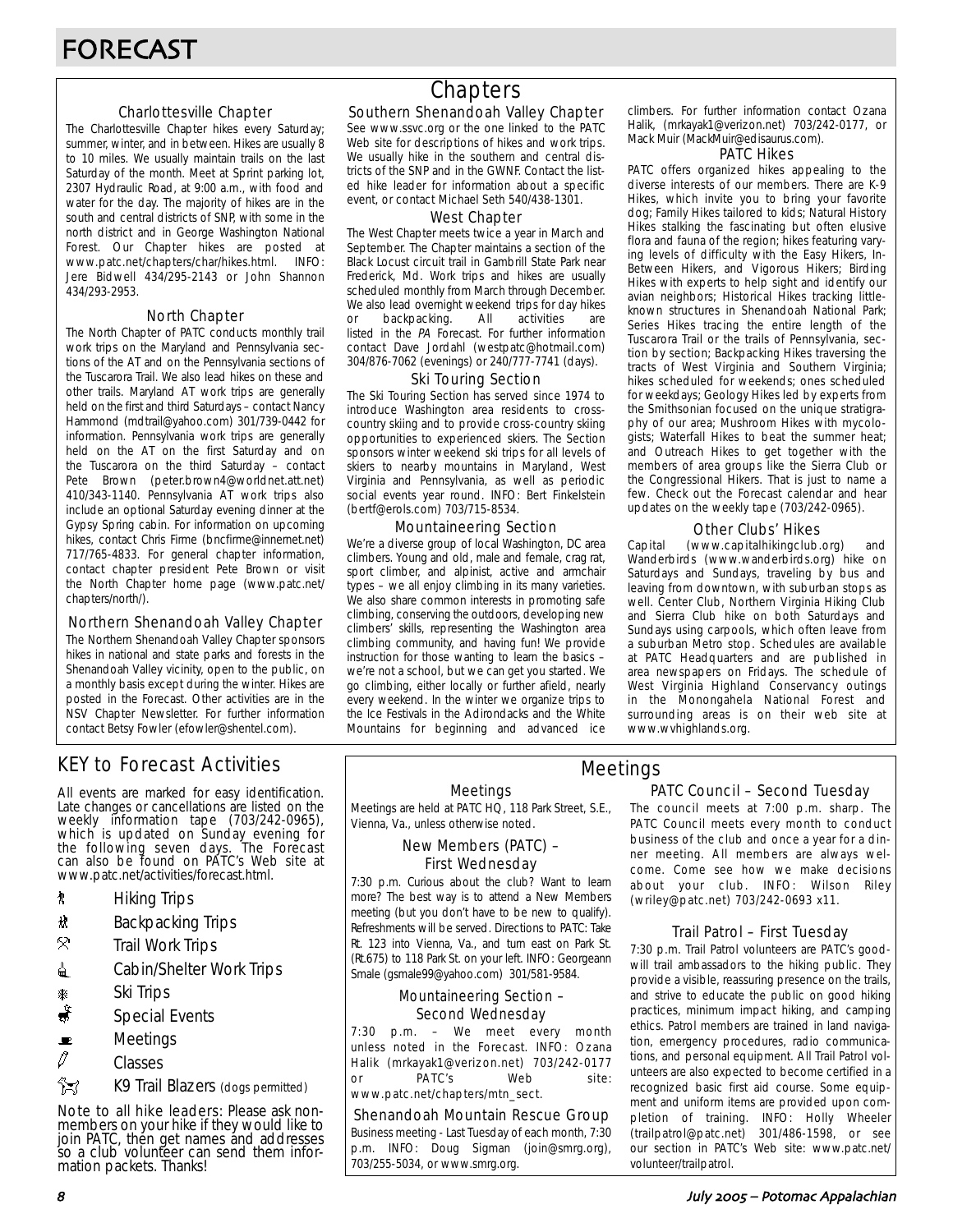# **FORECAS**

# JULY

### 1 (Friday)

#### DEADLINE – August Potomac Appalachian Material due to editors 5:00 p.m.

All items for the next issue of the newsletter due. Send Forecast events to PA-Forecast@patc.net and all other articles to the editor at lindashannonb@mac.com. NOTE: Do not send photos or articles to headquarters. E-mail for address.

### 2 (Saturday) . TRAIL WORK TRIP - Yankee Clippers Appalachian Trail, PA

Join the North Chapter trail crew for an all out attack on weeds, greenbriers, and other such trail nemeses. We will meet at US 30 and PA 233 at the parking lot of Caledonia State Park. Departure 9:00 a.m. sharp. INFO: Pete Brown (peter.brown4@worldnet.att.net) 410/343-1140.

# 5 (Tuesday) ` HIKE – Family Hike St. Leonard, MD

Come hike to the beach and cliffs at Calvert Cliffs State Park, about 14 miles south of Prince Frederick, MD. Over 600 species of fossils have been identified from these cliffs, with the teeth of various species of shark as the most abundant fossils. Visitors can keep the fossils they find along the beach. This 4-mile out and back hike is joggingstroller passable. The park also has a great playground. INFO: Lauren Lang (at94L@netzero.net) 571/242-3950.

## 5 (Tuesday) ` HIKE - Vigorous Hikers North District, Shenandoah National Park, VA

Enjoy two great valley trails. Ascend the full length of Piney Branch Trail, circle around the AT and down the Thornton Trail and Hull School Trail. About 16 miles and 3500 ft climb. INFO: Chris Nolen (chrishiker@erols.com) 301/469-8931.

# 5 (Tuesday)<br>■ MEETING - Trail Patrol, 7:30 p.m.

#### 6 (Wednesday) ` HIKE - Midweek Hikers Location to be determined

The PATC Midweek Hikers carpool each Wednesday from the Washington, DC area to various trailheads. Hikes are at a moderate pace and about 8 to 12 miles in length with varied elevations. Current information, including meeting place, time, leader's name and phone number, and a detailed description of the hike are available on the PATC Activities Recording: 703/242-0965.

#### 6 (Wednesday)  $\mathbf{E}$  MEETING - New Members (PATC), 7:30 p.m.

### 9 (Saturday) ` HIKE – North Chapter Fort Loudon, PA

Tuscarora Trail Hike III: Tuscarora Mountain/Path Valley section: Fannettsburg-Burnt Cabins Rd. to PA Rte 641. This is a 9-mile, moderate hike. Elevation change of 1,100 feet. We will be hiking above the Pa. Turnpike with absolutely gorgeous views east and west. We will be looking east down into the Path valley area. INFO: Christopher Firme (bncfirme@innernet.net) 717/794-2855 after  $6:00$  p.m.

# SOUTHERD HIGHLADDS



#### 9 (Saturday)  $\%$  TRAIL WORK TRIP – Central District Shelter Crew Hancock, MD

The Tuscarora Trail Central District will begin constructing a new camping & shelter site in the recently acquired PATC Hauvermale Tract in Morgan County, WV near River Road. INFO: Keith Dailey 304/229-0110.

#### 9 – 10 (Saturday – Sunday) CABIN WORK TRIP - Vining Tract Stanardsville, VA

Come join us on the Vining Tract for a weekend of cabin construction, maintenance and trail projects. The logs are in place at the new Butternut cabin, and now it's time for chinking. We also have trails to build, and work to be done to keep Conley and Wineberry cabins in mint condition. Community meals. Overnight at Conley and Wineberry. INFO: Hugh Robinson (mes.htr@verizon.net) 703/525- 8726.

# 9 – 10 (Saturday – Sunday) a CLASS – CPR On the Trail Vienna, VA

9:00 a.m. - 5:00 p.m. This class provides American Heart Association certification in adult, child and infant CPR. Day two, the students will be certified in First Aid, then move on to the "On The Trail" part, learning how to adapt to medical emergencies on the trail with the items you already carry in your pack. Cost of the class is \$90 for Trail Patrol members and \$110 for Non-Trail Patrol members. Preregistration is required. INFO: Saleena DeVore (tp1staid@patc.net) 540/972-8394.

#### 11 (Monday) ` HIKE – Family Hike Great Falls, VA

Come join us for a 2-mile circuit hike in Riverbend Park. The trail is jogging-stroller passable. We will meet in the parking lot behind the visitor's center, then hike up past the nature center, along the Paw Paw passage trail, past a pond, and down to the Potomac River. We will follow the Potomac Heritage Trail back to the visitor's center, where we will check out their animals, puzzles, and other activities. We will picnic along the way. INFO: Lauren Lang (at94L@netzero.com) 571/242-3950.

# 12 (Tuesday) a CLASS – Backpacking 101 (REI)

# Fairfax, VA

7:30 p.m. Take your camping adventures on the go. Get the low-down on gear - including tents, packs, sleep systems, water filtration, and cookware, plus footwear, clothes, how to pack and plan for your trip. INFO: Mark Nelson (mnelson@rei.com) 703/379-9400.

#### ` 12 (Tuesday) ` HIKE - Vigorous Hikers Shenandoah, VA

In George Washington National Forest, we'll hike Runkles Gap, South Massanutten Mt. Features ascent of pretty Morgan Run returning via Fridley Gap on the Massanutten South Trail and the Boone Run Trail. About 15.4 miles, 3300 ft climb. INFO: Chris Nolen (chrishiker@erols.com) 301/469-8931.

12 (Tuesday)<br>■ MEETING - PATC Council, 7:00 p.m.

# 13 (Wednesday)

#### a CLASS – Basic Map and Compass (REI) Bailey's Crossroads, VA

7:30 p.m. Get the skills to stay found! This introduction to map and compass will cover interpretation of map data and symbols, compass function, orienting map and compass, declination adjustment, and reading terrain features. Participants are encouraged to bring their own compasses. INFO: Mark Nelson (mnelson@rei.com) 703/379-9400.

# 13 (Wednesday) ` HIKE – Midweek Hikers

Location to be determined See July 6 event for more information.

#### 13 (Wednesday)

MEETING - Mountaineering Section, 8:00 p.m.

#### 15 - 16 (Friday - Saturday) CABIN WORK TRIP - Southern Slackers Powell Gap, VA

OK you slackers, enough of that chest puffin stuff. WHERE ARE YOU? We'll be having some fun at Eaton, staying at Schairier. INFO: Thomas Jorgensen (hairatheart@aol.com) 540/456-4760.

### 16 (Saturday) . TRAIL WORK TRIP – Rock Creek Park Washington, DC

8:15 a.m. to Noon. Learn the technical intricacies of erosion abatement on our hiking trails: shoveling dirt, filling holes, shoveling more dirt. All are welcome. Meet at the Rock Creek Nature Center located south of the Military Road NW park entrance. INFO: Mark Anderson (dc.trails@verizon.net) 202/462-7718 or Ranger Ken Ferebee (ken\_ferebee@nps.gov) 202/895-6221.

#### $\frac{16}{2}$  (Saturday) . TRAIL WORK TRIP – Stonewall Brigade Woodstock, VA

Join the Stonewall Brigade to keep trails clear in one of PATC's least crowded and scenic districts experience unnecessary, all tools and training provided. Help us put together a new group of interested volunteers who like to be outdoors making trails more enjoyable for others. Our schedule will be the third Saturday of every month. You're welcome to join us every month, a few times a year, or as many times as you can. Work will usually be in the area covered by PATC Map F – Great North Mountain on the VA/WV border. Meet at the Wolf Gap Recreation Area campground parking lot (PATC Map F coordinates E-19) at 9:00 a.m. This trip is subject to prevailing or forecast weather. Please check before going to the meeting site.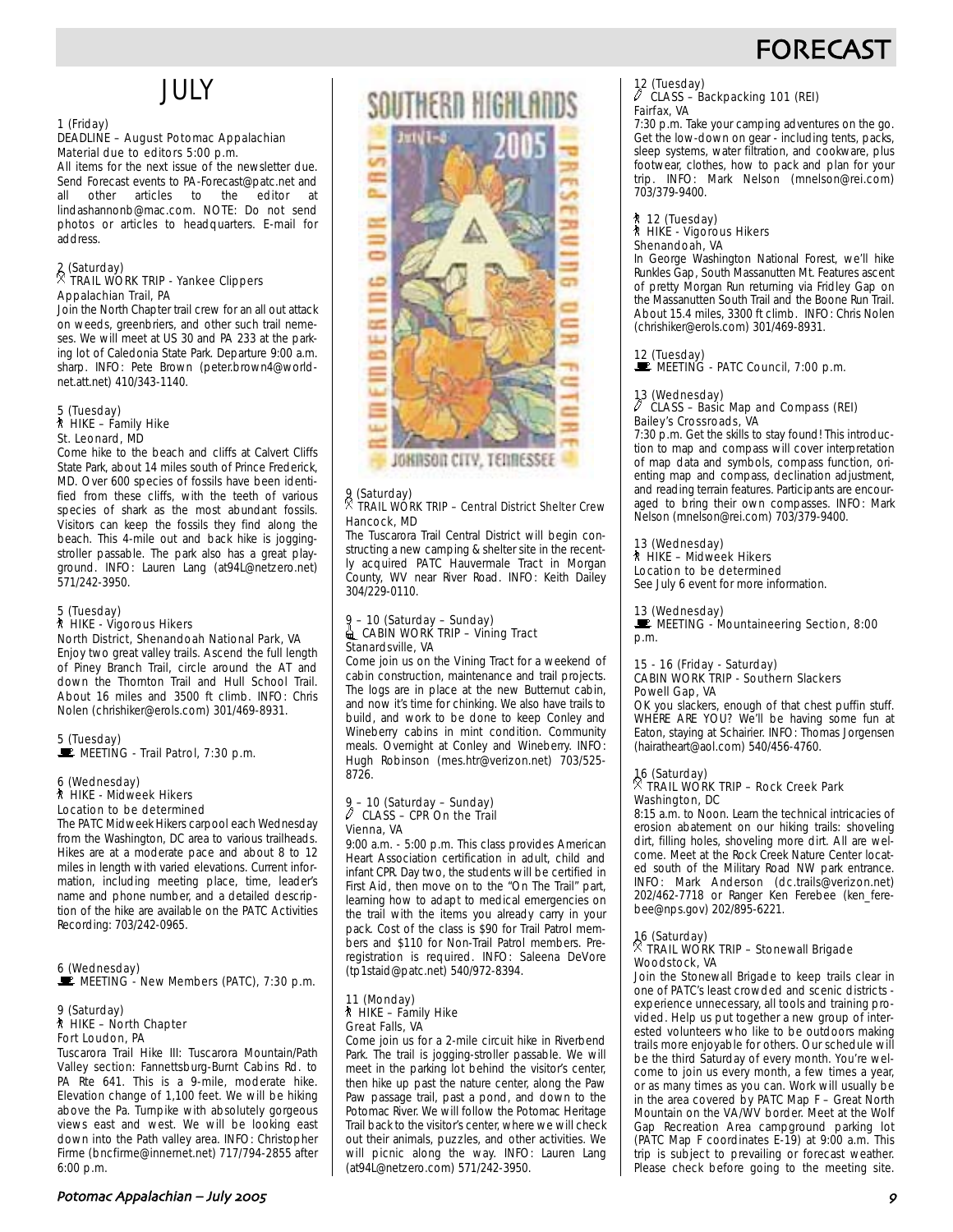# FORECAST

INFO: Hop Long (theFSLongs@comcast.net) 301/942-6177 or Jim (jtomlin@helix.nih.gov).

### 16 – 17 (Saturday – Sunday) a CLASS – Backpacking 202 Vienna, VA

This is a class on planning and leading group trips. The location of the backpacking trip is to be determined. Limited to registered students. Registration deadline is June 15. Pre-trip meetings will be scheduled with the participation of students. Fee (\$20 non-refundable): \$40.00 for PATC Members; \$55.00 for non-members. Limited to 25 students. Must be 18 or older and have completed Backpacking 101 or have equivalent backpacking experience. Pre-registration is required. INFO: John Bridges (TPBackpack@patc.net) 703/726-0188.

# 16 – 17 (Saturday – Sunday) . TRAIL WORK TRIP – Acme Treadway Co. Winchester, VA

Did you miss us, and our trip in May? Well, this is your opportunity to get in on the new trail construction we're doing on the Biby Tract west of Winchester and north of The Pinnacle. We're slabbing our way down to the Tuscarora Trail, creating elegant (and practical) switchbacks, building steps, and cribbing rock where needed. Come and learn the best practices in tread construction as we continue this project. INFO: Don White (trlbldr@comcast.net) 804/795.2914.

### 16 – 17 (Saturday – Sunday) . TRAIL WORK TRIP – North District Hoodlums North District, Shenandoah National Park, VA

Throw some BBQ on the grill and break out the coolers! The Hoodlums Trail Crew works on the AT and Blue-Blazed trails in the North District of SNP. We work hard and enjoy the fruits of our labor afterwards via the theme meal and good company at a facility within the park. Come for the day, stay for the evening meal and/or camp out overnight in the park - Lots of options. We meet at Piney River maintenance area, milepost 22 on Skyline Drive at 10:00 a.m. Saturday morning. INFO: George Walters (gjwalters@starpower.net) 410/426-2724.

#### 17 (Sunday)

#### ` HIKE – Sunday Hikers North District, Shenandoah National Park, VA

Starting outside of the park at the bottom, we'll hike into the park via the Thompson Hollow Trail, connecting with the Tuscarora Trail, which we will climb all the way to Skyline Drive, and back down. We'll pass the beautiful Overall Run waterfall on the way. Total elevation gain is approx. 2400 feet. Approx. 9-mile round trip. If time allows, we'll take a dip in the pools at the bottom of the trail on our<br>way back out. INFO: Vince Ferrari way back out. INFO: Vince Ferrari (vincentferrari@gmail.com) 301/249-2210.

# 18 (Monday) a CLASS – Leave No Trace Vienna, VA

7:30 p.m. This combination indoor classroom and outdoor field course is designed to enhance your understanding of Leave No Trace practices and ethics and to develop your confidence in teaching others about Leave No Trace. Through activities, field/classroom experience and both formal and informal discussions, you will be challenged to develop your LNT skills and ethics. This is a fun class where all have a part in demonstrating the choices that can be made to minimize our impact on the land and our resources. It is hoped that graduates of this class will be willing to make LNT presentations to community groups when and if their schedules permit. Cost - \$35.00 for PATC Members, \$50.00 for non-Members (Join PATC at the time of registration and get the member price). Weekend Field Program - Saturday/Sunday, July 23 & 24 – SNP. Registration forms available online through the Trail Patrol/LNT page of the PATC Web site at www.patc.net. INFO: Mark Holland (markholland25@hotmail.com) 540/636-3639 (mornings only).

#### 18 (Monday) ` HIKE – Family Hike Boonsboro, MD

We will hike about 2 miles around Greenbrier lake. then enjoy their sandy swimming beach. This beautiful park has a 42-acre man-made lake with a playground, beach, and hiking trails. There is camping available, and some of us will probably camp on Sunday and/or on Monday nights. INFO: Lauren Lang (at94L@netzero.com) 571/242-3950.

#### 19 (Tuesday)  $\ell$  CLASS – Backcountry Cooking (REI) College Park, MD

7:30 p.m. Explore the adventurous world of backcountry dining at REI. Members of our crew will share their favorite hints for planning and preparing tasty, nutritious trail meals. Get tips for enjoying prepackaged foods as well as learn ideas for do-ityourself cuisine. INFO: Mark Nelson (mnelson@rei.com) 703/379-9400.

#### 20 (Wednesday)<br> $\sqrt[3]{}$  CLASS – Pack a CLASS – Backcountry Cooking (REI) Rockville, MD

7:30 p.m. Explore the adventurous world of backcountry dining at REI. Members of our crew will share their favorite hints for planning and preparing tasty, nutritious trail meals. Get tips for enjoying prepackaged foods as well as learn ideas for do-ityourself cuisine. INFO: Mark Nelson (mnelson@rei.com) 703/379-9400.

# 20 (Wednesday) a CLASS – Backpacking 101 (REI) Bailey's Crossroads, VA

7:30 p.m. Join us as we take the mystery out of backpacking and share our knowledge and experience. We'll cover essential backpacking gear and skills, gear selection and proper clothing; fitting boots; and understanding how to plan, prepare and enjoy your adventure while staying safe, warm and dry. INFO: Mark Nelson (mnelson@rei.com) 703/379-9400.

#### 20 (Wednesday) ` HIKE – Midweek Hikers Location to be determined See July 6 event for more information.

#### 22 - 23 (Friday - Saturday)  $\stackrel{\mathbb{I}}{=}$  CABIN WORK TRIP - Southern Slackers Vining Track, Lydia, VA

Johnson Cabin Cookshed. You must have ONE weekend in July. Sign up, let me know. INFO: Thomas C. Jorgensen (hairatheart@aol.com) 540/456-4760.

#### 22 – 24 (Friday – Sunday) ~ BACKPACKING TRIP – Family Backpacking Dolly Sods, WV

We will leave early Friday morning to head up to Dolly Sods, West Virginia. We will hike in about 3 miles, and set up camp. On Saturday, we will day hike, and enjoy swimming near a beautiful waterfall. We will hike back out to the cars on Sunday. Each family is responsible for their own gear, food, and cooking. The trip is designed for families with young children, but all ages are welcome. INFO: Lauren Lang (at94L@netzero.com) 571/242-3950.

# 23 (Saturday) a CLASS – First Aid On the Trail Fredericksburg, VA

9:00 a.m. – 5:00 p.m. at Gander Mountain. The morning part of the class is the American Heart Association First Aid Program. In the afternoon, you will learn how to apply basic first aid on the trail. You will learn how to use the things you already carry in your pack to control bleeding, basic splinting, and dealing with medical emergencies. The cost of the class is \$60. Pre-registration is required. INFO: Saleena DeVore (emailert@yahoo.com) 540/972-8394.

#### 23 (Saturday) ` HIKE – West Chapter North District, Shenandoah National Park, VA

Appalachian Trail, Section 3; Thornton Gap to Skyland. 15 km (about 9.5 miles). INFO: Dave Jordahl (westpatc@hotmail.com) 240/777-7741.

# 23 (Saturday)<br>
s SPECIAL EVENT - Dogs-East Search & Rescue (REI) Fairfax, VA

11:00 a.m. – 2:00 p.m. Dogs-East is a professional, volunteer search and rescue group assisting the Virginia Department of Emergency Management (www.vdes.state.va.us), State Police, FBI, CIA or other Law Enforcement offices. Stop by, meet the dogs and watch a demonstration! INFO: Mark Nelson (mnelson@rei.com) 703/379-9400.

### 23 (Saturday) . TRAIL WORK TRIP – South Mountaineers Appalachian Trail, MD

This is the 10th of 19 South Mountaineers work events this year. Join our volunteer crew, enjoy the peace of the woods and go home happy if tired. Tools provided. Bring plenty of water, lunch, gloves and boots. INFO: Nancy Hammond (mdtrail@yahoo.com) 301/739-0442.

### 23 (Saturday) . TRAIL WORK TRIP - Yankee Clippers Tuscarora Trail, PA

INFO: Pete Brown (peter.brown4@worldnet.att.net) 410/343-1140.

#### $23 - 24$  (Saturday – Sunday) CLASS – Leave No Trace Central District, Shenandoah National Park, VA

This is the weekend field portion of the class listed for Monday, July 18. This combination indoor classroom and outdoor field course is designed to enhance your understanding of Leave No Trace practices and ethics and to develop your confidence in teaching others about Leave No Trace. Through activities, field/classroom experience and both formal and informal discussions, you will be challenged to develop your LNT skil∆ls and ethics. This is a fun class where all have a part in demonstrating the choices that can be made to minimize our impact on the land and our resources. It is hoped that graduates of this class will be willing to make LNT presentations to community groups when and if their schedules permit. Cost - \$35.00 for PATC Members, \$50.00 for non-Members (Join PATC at the time of registration and get the member price). Registration forms available on-line through the Trail Patrol/LNT page of the PATC Web site at www.patc.net. INFO: Mark Holland (markholland25@hotmail.com) 540/636-3639 (mornings only).

### 23 – 24 (Saturday – Sunday) . TRAIL WORK TRIP – Cadillac Crew Gainesboro, VA

The Crew will continue building a new trail that connects the Tuscarora Trail to the old Packhorse Road Trail through Sleepy Creek WMA. Recent changes have added almost another mile to this project. This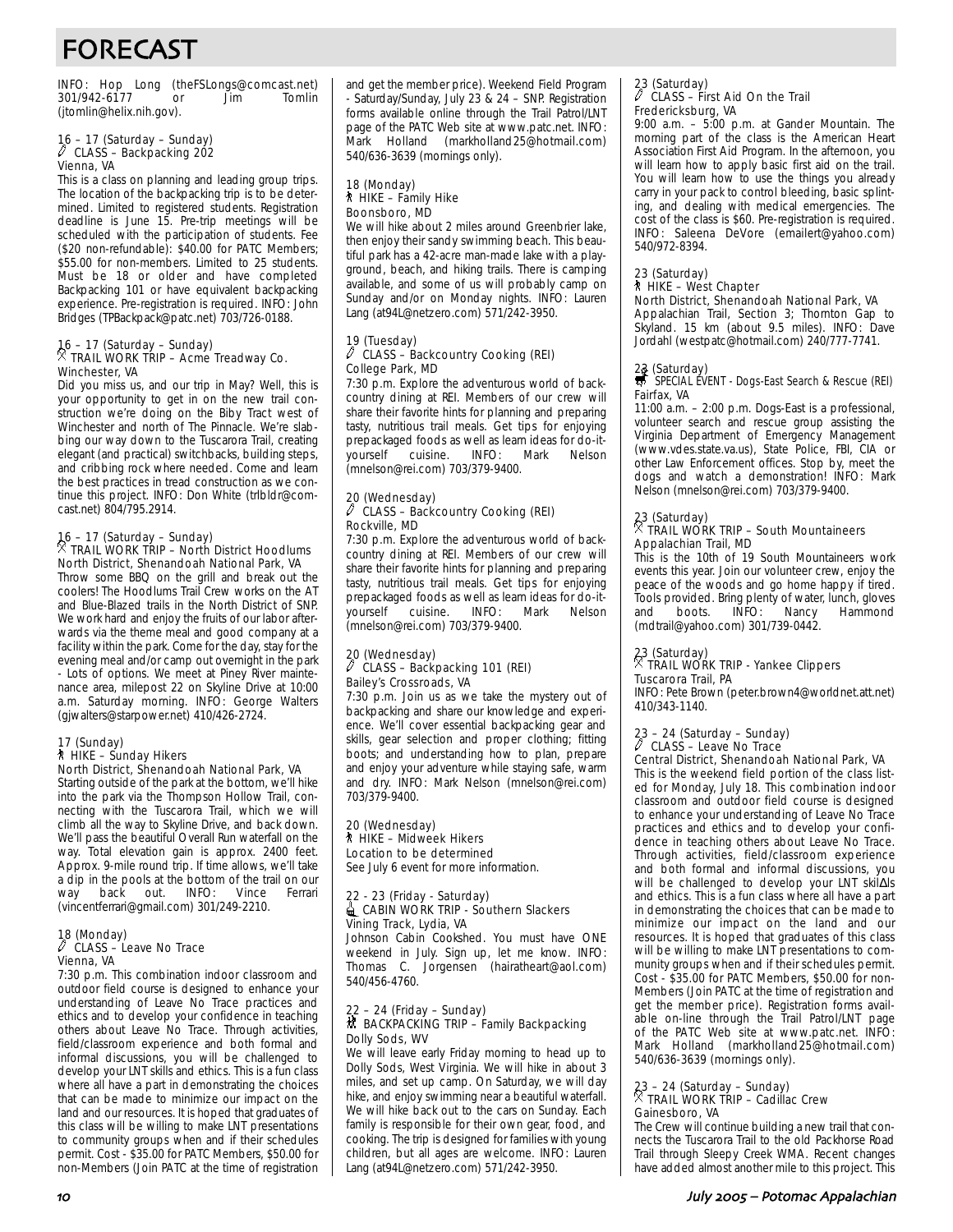# **FORFCAS**

new trail will ultimately be part of a loop trail including Shockeys Knob Shelter and High Rocks Trail. Bring water and a lunch for Saturday noon. Community dinner on Saturday night. Overnight at TBD. INFO: Trudy Thompson (going2home2@ yahoo.com) 703/938-3973 or Jon Rindt (jkrindt@shentel.net) 540/635-6351.

### 24 (Sunday) . TRAIL WORK TRIP – West Chapter Frederick, MD

Gambrill State Park; Frederick, MD. Meet 10:00 a.m. at the Nature Center. INFO: Dave Jordahl (westpatc@hotmail.com) 240/777-7741.

#### 25 (Monday) ` HIKE - Family Hike Sterling, VA

Join us for a 2-mile, kid-paced hike in Algonkian Park. The trail is jogging-stroller passable and mostly shaded. There is also an awesome playground we can play on after the hike. INFO: Anne Regan (Anne.c.regan@verizon.net) 703/689-3883.

#### 26 (Tuesday)

MEETING - Shenandoah Mountain Rescue Group (Business meeting), 7:30 p.m.

### 27 (Wednesday) a CLASS – Backpacking 101 (REI) Rockville, MD

7:30 p.m. Take your camping adventures on the go. Get the low-down on gear - including tents, packs, sleep systems, water filtration, and cookware, plus footwear, clothes, how to pack and plan for your trip. INFO: Mark Nelson (mnelson@rei.com) 703/379-9400.

# 27 (Wednesday) a CLASS – Great Summer Hikes (REI) Bailey's Crossroads, VA

7:30 p.m. Near and far there are great hikes and outof-the-way places with great views, cool streams, birds and wildlife, where you can enjoy outdoor adventure. REI's Mark Nelson will point out some of his favorite new and old spots for strenuous hiking or just wandering along; swimming holes, great views, wildlife, backcountry fishing, finding fossils, remote beaches, and just a quiet morning or afternoon walk. INFO: Mark Nelson (mnelson@rei.com) 703/379-9400.

#### 27 (Wednesday) ` HIKE – Midweek Hikers Location to be determined See July 6 event for more information.

#### 29 - 30 (Friday - Saturday) CABIN WORK TRIP - Southern Slackers Vining Track, Lydia, VA

More fun at the Johnson Cabin Cookshed. The more the merrier. INFO: Thomas C. Jorgensen (hairatheart@aol.com) 540/456-4760.

### 30 (Saturday) . TRAIL WORK TRIP – The Roaring Tuskers Gore, VA

The Roaring Tuskers, Tuscarora Trail Central District Trail Crew begins relocation of the Tuscarora Trail from Gore and US 50 into the woods. INFO: Steve Sharp (stevenlsharp@comcast.net) 240/338-3655.

# 30 – 31 (Saturday – Sunday)<br>
S SPECIAL EVENT – Acme Treadway Company Little Orleans, MD

Hey, People! This is an R&R trip for all members of the Acme Treadway Company. If you've worked on at least one (1) trip with us this year, you're eagerly welcomed on this excursion to Little Orleans Cabin in western Maryland. Hiking in the Greenridge State Forest or along the C&O Canal, canoeing on the Potomac, fishing, or just plain lazing around are activities awaiting you this weekend. INFO: Don White (trlbldr@comcast.net) 804/795.2914.



#### 1 (Monday)

#### DEADLINE – September Potomac Appalachian Material due to editors 5:00 p.m.

All items for the next issue of the newsletter due. Send Forecast events to PA-Forecast@patc.net and<br>all other articles to the editor at all other articles to the editor at lindashannonb@mac.com. NOTE: Do not send photos or articles to headquarters. E-mail for address.

## 2 (Tuesday) ` HIKE - Vigorous Hikers Central District, Shenandoah National Park, VA

From Meadows Cabin parking climb to Doubletop for views, scramble up the rocks and descend to the Rapidan to tour reopened Hoover Camp. Then climb Mill Prong Trail to AT to enjoy Dark Hollow Falls, returning via Stony Mountain Trail. 16 miles<br>4000 ft climb. INFO: Chris Nolen  $\check{\phantom{\phi}}$  climb. (chrishiker@erols.com) 301/469-8931.

#### 2 (Tuesday)  $\mathbf{\dot{F}}$  MEETING - Trail Patrol, 7:30 p.m.

3 (Wednesday) ` HIKE – Midweek Hikers Location to be determined See July 6 event for more information.

3 (Wednesday) MEETING - New Members (PATC), 7:30 p.m.

### 6 (Saturday) . TRAIL WORK TRIP – South Mountaineers Appalachian Trail, MD

Humiturefest, the anniversary date of the South Mountaineers, is now 12 years old. Work on the AT in Maryland and celebrate another fine year of volunteer stewardship. Please bring plenty of water, lunch, gloves and boots. INFO: Nancy Hammond (mdtrail@yahoo.com) 301/739-0442.

### 6 (Saturday) . TRAIL WORK TRIP – Yankee Clippers Appalachian Trail, PA

Work trip followed by Charlie's annual corn roast (reservations required). We will meet at US 30 and PA 233 at the parking lot of Caledonia State Park. Departure 9:00 a.m. sharp. INFO: Pete Brown (peter.brown4@worldnet.att.net) 410/343-1140.

#### 7 (Sunday) ` HIKE – Sunday Hikers Burkittsville, MD

Starting at Gathland State Park, we'll hike south along the AT to Harpers Ferry, stopping to take in the magnificent view from Weverton Cliffs along the way. Distance is approx. 10 miles, with an elevation drop of about 700 feet. Since this is a one-way hike, we'll

#### **Hike Leaders**

You now have another option for advertising a hike. Go to www.patc.net/hiking/hikeleader/

hikeleader.html and follow the prompts.

Events must be submitted by the first of the month preceeding *PA* publication. And don't forget, submission by e-mail is still an efficient way of getting your information to us.

need volunteers to position cars at either end. PATC Map 6. INFO: Vince Ferrari (vincentferrari@ gmail.com) 301/249-2210.

#### 9 (Tuesday) ` HIKE - Vigorous Hikers

Central District, Shenandoah National Park, VA Climb Corbin Mountain, run down Indian Run, follow Nicholson Hollow up to the AT, see Stony Man summit, return via Corbin Hollow. About 15.5 miles and 3500 ft climb. INFO: Chris Nolen (chrishiker@erols.com) 301/469-8931.

9 (Tuesday)<br>■ MEETING - PATC Council, 7:00 p.m.

10 (Wednesday) ` HIKE – Midweek Hikers Location to be determined See July 6 event for more information.

#### 10 (Wednesday)

MEETING - Mountaineering Section, 8:00 p.m.

#### 13 (Saturday) ` HIKE – North Chapter New Germantown, PA

Tuscarora Trail Hike IV: Knob Mtn./Rising Mtn. section: PA Rte 641 to Stewart Narrows Trail-Hemlock Rd-11.1 miles-difficult hike. Elevation change of 1,400 feet. After climbing to the top of the ridge, we will have excellent views to the east and west. This hike will take us into the Tuscarora State Forest. INFO: Christopher Firme (bncfirme@innernet.net) 717/794-2855 after 6:00 p.m.

#### 13 (Saturday) ` HIKE – Strenuous South District, Shenandoah National Park, VA

17-mile circuit hike starting at Brown Mountain Overlook, descending to Big Run on Brown Mountain trail and proceeding south on the Big Run Portal Trail. Return via AT. Total elevation gain<br>4.000 feet. INFO: William Needham  $I$ NFO: (Needham82@aol.com) 410/884-9127.

# 13 – 14 (Saturday – Sunday)<br>LacaBIN WORK TRIP – Vining Tract Stanardsville, VA

Come join us on the Vining Tract for a weekend of cabin construction, maintenance and trail projects. The logs are in place at the new Butternut cabin, and now it's time for chinking. We also have trails to build, and work to be done to keep Conley and Wineberry cabins in mint condition. Community meals. Overnight at Conley and Wineberry. INFO: Hugh Robinson (mes.htr@verizon.net) 703/525-8726.

### 13 – 14 (Saturday – Sunday) . TRAIL WORK TRIP – Cadillac Crew Round Hill, VA

District manager Chris Brunton needs some help on a swampy section of the AT near Rod Hollow Shelter. Plans are to build boardwalks or raise the tread to improve the trail and prevent further damage. The crew will retire to Blackburn Trail Center for their normal Saturday feast and overnight accom-<br>modations. INFO: Trudy Thompson modations. INFO: Trudy Thompson (going2home2@yahoo.com) 703/938-3973 or Jon Rindt (jkrindt@shentel.net) 540/635-6351.

### 16 (Tuesday)

# ` HIKE - Vigorous Hikers

Central District, Shenandoah National Park, VA Climb from Broad Hollow on the Hazel Mountain Trail to Meadow Spring, return down Hannah Run, up Hot-Short Mountain Trail to Pine Hill Gap. About 18 miles with 4000 ft climb. INFO: Chris Nolen (chrishiker@erols.com) 301/469-8931.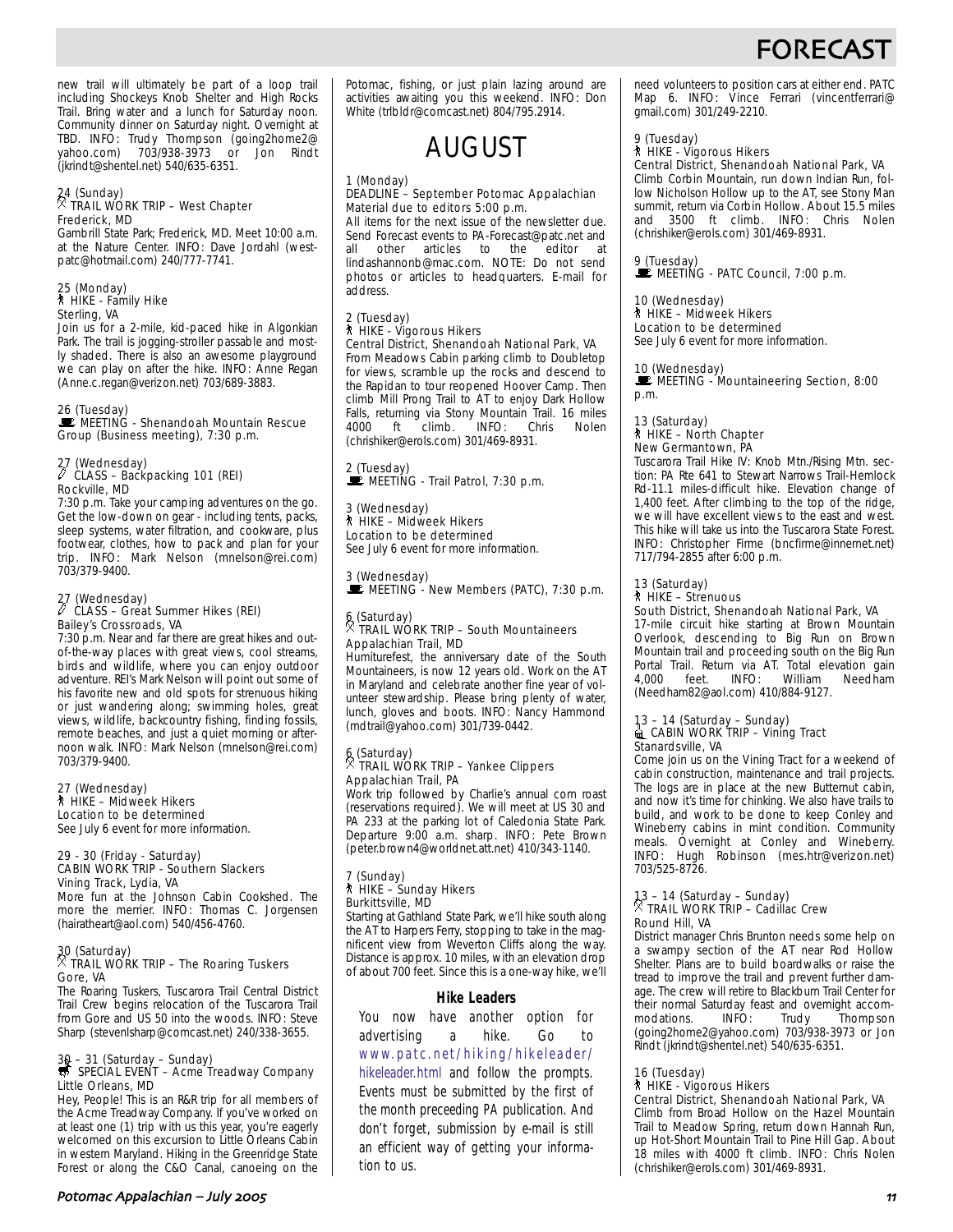# FORECAST

17 (Wednesday) ` HIKE – Midweek Hikers Location to be determined See July 6 event for more information.

#### 19 - 21(Friday - Sunday) **EXAGIN WORK TRIP - Highacre** Harpers Ferry, WV

Join us as we continue to spruce up this beautiful old Victorian house in Harpers Ferry, WV. There's always a lot of work to be done and everyone's invited. Bring your work clothes and hiking boots. We'd especially appreciate volunteers who would like to help clean up Sunday afternoon. INFO: Ben Mayock (BMayock@yahoo.com) 410/461-1327 or Pat Fankhauser (PFankhauser@patc.net) 703/242-0693, Ext. 17.

#### 20 (Saturday) ` HIKE - Waterfall and Wildflower Series Central District Shenandoah National Park, VA

A circuit hike of about 14 miles on the Buck Hollow, Buck Ridge, Hazel Mountain and White Rocks trails with 3700-foot elevation gain to a falls on the Hazel River. PATC Map 10. INFO: Jack Thorsen, (Thorsen4@Juno.com) 703/339-6716 or William Needham, (Needham82@aol.com) 410/884-9127

# 20 (Saturday) . TRAIL WORK TRIP – Rock Creek Park Washington, DC

8:15 a.m. to Noon. We start early in the morning to limit the sweating. Come see what our work crew can do before noon. Meet at the Rock Creek Nature Center located south of the Military Road NW park entrance. INFO: Mark Anderson (dc.trails@ verizon.net) 202/462-7718 or ranger Ken Ferebee (ken\_ferebee@nps.gov) 202/895-6221.

# 20 (Saturday) . TRAIL WORK TRIP – Stonewall Brigade Woodstock, VA

Join the Stonewall Brigade to keep trails clear in one of PATC's most uncrowded and scenic districts experience unnecessary, all tools and training provided. Help us put together a new group of interested volunteers who like to be outdoors making trails more enjoyable for others. Our schedule will be the third Saturday of every month; you are welcome to join us every month, a few times a year, or as many times as you can. Work will usually be in the area covered by PATC Map F - Great North Mountain on the VA/WV border. Meet at the Wolf Gap Recreation Area campground parking lot (PATC Map F coordinates E-19) at 9:00 a.m. This trip is subject to prevailing or forecast weather. Please check before going to the meeting site. See: www.patc.net/volunteer/trails/stonewall/stonewall. html. INFO: Hop Long (theFSLongs@ comcast.net) 301/942-6177 or Jim Tomlin (jtomlin@helix.nih.gov).

### 20 (Saturday) . TRAIL WORK TRIP – Yankee Clippers Tuscarora Trail, PA

INFO: Pete Brown (peter.brown4@worldnet.att.net) 410/343-1140.

# 20 – 21 (Saturday – Sunday) . TRAIL WORK TRIP - Acme Treadway Co. Central District, Shenandoah National Park, VA

This month, the Acme Treadway Company will work in the Central District of Shenandoah National Park. We'll rebuild a section of trail in that district and stay overnight at Pocosin Cabin. This is a trip you should not miss. INFO: Don White (trlbldr@comcast.net) 804/795-2914.

# 23 (Tuesday) ` HIKE - Vigorous Hikers Central District, Shenandoah National Park, VA.

Climb Cedar Run to Hawksbill then north to Crescent Rock Trail to descend Whiteoak Canyon. 14 miles and 3500 ft climb. INFO: Chris Nolen (chrishiker@erols.com) 301/469-8931.

#### 24 (Wednesday) ` HIKE – Midweek Hikers Location to be determined

See July 6 event for more information.

### 27 (Saturday) . TRAIL WORK TRIP – The Roaring Tuskers Gore, VA

The Roaring Tuskers, Tuscarora Trail Central District Trail Crew continue to relocate the Tuscarora Trail from Gore and US 50 into the woods. INFO: Steve Sharp (stevenlsharp@comcast.net) 240/338-3655.

# 27 – 28 (Saturday- Sunday) . TRAIL WORK TRIP – Maryland Metrolites Bethesda, MD

We will be joining with the MORE group and Montgomery Parks to install a pre-fabricated bridge on the Cabin John Trail. If you haven't been involved in such a project, here is your opportunity to learn. We will meet at 9:30 a.m. on the 27th in the parking lot for the indoor tennis courts on Democracy Blvd just down from the Montgomery Mall. If we do not complete work on the 27th, then we will resume on the 28th to finish the job. We will carpool from there, as there is little parking at the Bradley Blvd site. INFO: Liles Creighton, (kb3jmf@comcast.net) 410/573-0067.

#### 30 (Tuesday) ` HIKE - Vigorous Hikers Waterlick VA

On Massanutten Mountain, in GW National Forest, starting at parking area for Signal Knob Trail, climb to the Knob, then down to pick up the Tuscarora Trail along Three Top Mountain, returning via Powell Fort Camp and Mudhole Gap Trail. 15 miles and 3000 ft. climb. INFO: Chris Nolen (chrishiker@erols.com) 301/469-8931.

30 (Tuesday) **WEETING - Shenandoah Mountain Rescue** Group (Business meeting), 7:30 p.m.

31 (Wednesday) ` HIKE – Midweek Hikers Location to be determined See July 6 event for more information. □



# **NOTICE Missing Council Fire**

We regret that the Council Fire column was not available at time of publication. Next month look for the notes from the May Council meeting. Thanks for your patience.

*—The Editor*

# Schoolchildren Agree: C & O Canal Needs a Clipper Boat

 $\mathbf{A}$  coalition of the Friends of the Historic<br>Great Falls Tayern and the C & O Canal Great Falls Tavern and the C & O Canal Association has launched a campaign to raise between \$500,000 and \$600,000 to have a new boat built to replace the 30-year-old "Canal Clipper," that does not float anymore. The National Park Service has been requesting funds for more than five years, and most especially for the past two years since the boat became inoperable. Inspired by the efforts of the disappointed 3rd and 4th graders at Seven Locks Elementary School who missed, for two years in a row, this favorite field trip through a lock on a boat pulled by mules, some of the adults in the community decided we needed to do something. The kids raised over \$3,400. About 10,000 school children/year had been riding the muledrawn boat, learning about life on the canal and the history of the canal/railroad struggle to reach the west.

PATC has been involved from the beginning of the efforts to establish the park, to more recent Douglas hikes, to maintaining trails in the park, and the most recent volunteer efforts on the Billy Goat Trail. And Fred Blackburn and the club were part of the original group that sponsored the formation of the C & O Canal National Historical Park. There are many members who care about the park and who go there often. You can help preserve a vestige of history. The Park Service would love to have a double-decker packet boat and hopes to have the specs ready by June. It can be built in 13 to 15 weeks. Please e-mail Jo Reynolds (joreynolds@mris.com) if you would like to donate or become involved in this effort. ❏

*—Jo Reynolds*



This packet boat reflects the vision of the Park Service for a new boat that would help tell the story of life along the canal.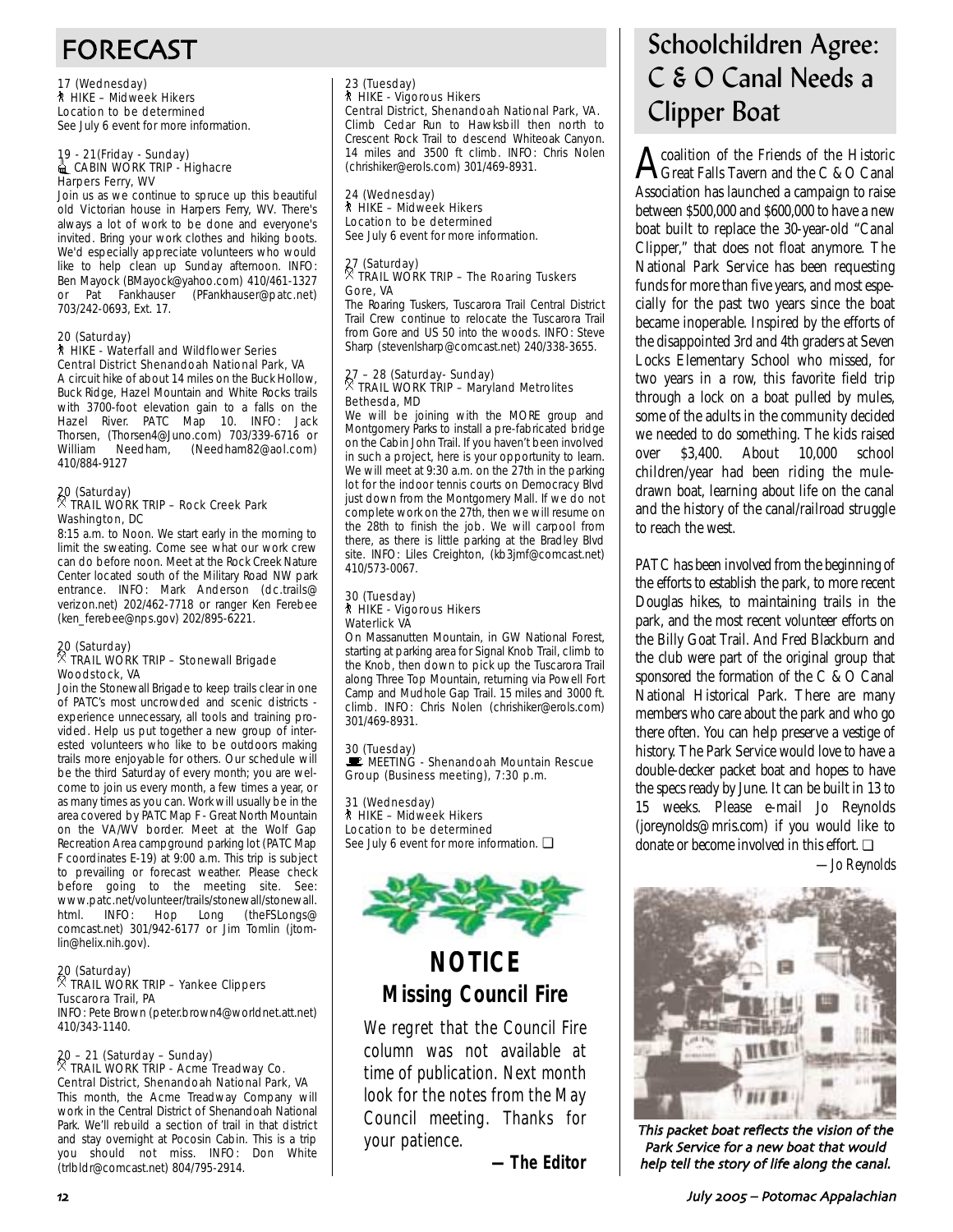# TRAILHEAD

 $A$ nd so another weeding season begins.<br>AAnd you thought you had done them in last year. But the loss of canopy on some trail sections due to hurricanes, ice storms, and wind have provided nature with incentive to fill the space with new succulent growth. However, the hard work is justified when you observe, with satisfaction, the transformation of a freshly weeded trail. Not to mention the appreciation expressed by passing hikers.

# **SNP Central District Spring Crew**

The Central District Spring Crew successfully completed another work session in SNP, May 10-13, 2005. The first two days were spent on the Old Rag Ridge Trail, continuing treadway improvements that were begun in 2003. The crew included Richelle Brown, Mel Ellis, John Gmitter, Scott Miller, and Patrick Wilson with C.T. Campbell representing SNP. Rockbars, McLeods, pick mattocks, a Pulaski, and a folding pruning saw were used to remove rocks and roots and regrade the trail during two unseasonably warm days. At the end of the day, the team visited with Mike Dyas (Corbin Mountain Trail overseer) who was spotted at the Nicholson Hollow trailhead. Then, after showers at the old Pinnacles Research Center, Patrick introduced the group to gourmet burgers at the Sunnyside Farms Famous Rest Stop in Sperryville, not a bad spot for burger connoisseurs. On the second day, Patrick contributed his well-known expertise with a grip hoist, which the team used to move numerous rocks to reconfigure a switchback and to narrow overly wide segments of the trail.



Using a grip hoist to move rocks on the Old Rag Ridge Trail. L-r Scott Miller, Patrick Wilson, John Gmitter, and C.T. Campbell (SNP) at the controls.

It was cooler on Thursday and Friday when the work site shifted to a segment of the AT adjacent to the Big Meadows Campground. Patrick had made a preplanned departure on Wednesday evening, but Jeff Minner, Jake Paff, and Josh Rassi, all SNP personnel, joined the effort on Thursday. Jeff, Jake, Josh, and John worked at opening a clogged culvert while the others began treadway improvement and waterbar replacement. C.T., Jeff (as sawyer), and Mel secured logs for waterbars. Then Richelle used a drawknife to remove the bark, C.T., Mel, and Scott replaced six waterbars, and the others repaired the treadway. On Friday, C.T., Jeff, Mel, Scott, Richelle, and John installed five more waterbars, reconstructed two rock waterbars, and completed the upgrading of about 80 yards of treadway.



Group shot following the waterbar construction on the AT near Big Meadows campground. L-r Scott Miller, John Gmitter, Richelle Brown, and Mel Ellis.

The last rock waterbar was more challenging, because several large rocks had to be removed from just below the surface before the reconstruction could be effected.

It was a good week with good crew members who worked well together. Although it was the first trail crew work for John Gmitter, he made it seem as if he had been doing trail work for years. At Pinnacles, Mel provided each of the PATC volunteers with a cold can of Moxie, the oldest (1884) soft drink on the market. Although each of them managed to finish their can, no one asked for seconds of what has been described by some as carbonated cough syrup. Thanks to all who participated.

### **Saturday in Park (Rock Creek, that is)**

Sometimes it pays to know when to call in the big guns. In May the Rock Creek Crew, a small but vibrant group of Saturday morning city dwellers, invited the Cadillac Crew, a rough and tumble roving team of trail builders, to Washington, D.C.'s Rock Creek Park to tackle a big problem. The outcome was nothing short of an extravagant success that may lead to a presidential medal for the Cadillac Crew, D.C. District Manager Mark Anderson contends.

The story goes like this: The Rock Creekers needed to reroute about 800 feet of the Valley Trail along the creek because flooding was beginning to undercut and wash out the trail in places. The location is one of the best in the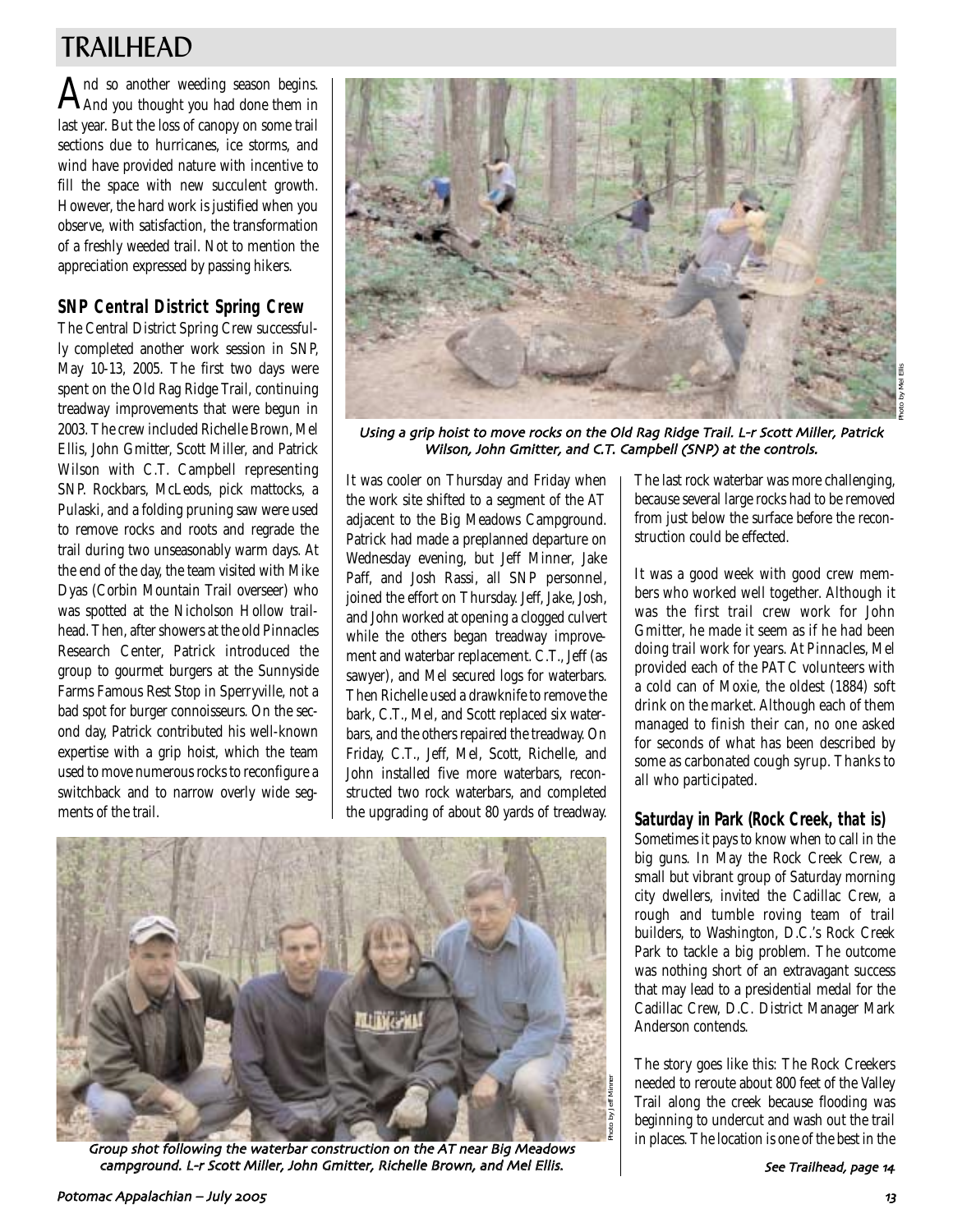#### Trailhead, from page 13

park - just downstream of the historic Boulder Bridge (yes, it has a boulder façade) and along the creek amid mature forest. But reroutes aren't their specialty. Most Rock Creek projects involve quick and dirty fixes to small problems – an eroded trail here, a missing stepping stone there, or a misbehaving set of waterbars. Five years ago the D.C., crew undertook a quarter-mile reroute, and the project took them most of the summer, working every couple of Saturdays.

So in marches the Cadillac Crew, led by none other than Jon and Katherine Rindt. They carried all the right tools and the right attitude. The trail was flagged, the park ranger, Ken Ferebee, was consulted, and 25 workers went to work – 14 from the Rock Creek Crew, the rest from the Cadillac Crew. In no time a tread began to form just uphill from the old trail and the creek. Spread out, the entire crew just about covered the entire new length of trail. The Cadillac team worked the steeper slope while the Rock Creek folks plugged away at the slightly easier landscape. By early afternoon, the trail took form, and by 3:00 p.m. the crew's work was done. Cadillac Crew members soothed their feet in the creek as Jon Rindt asked, "Isn't there anything else we can do?"

Their work complete, the Cadillac Crew retreated for a picnic. A day later it rained hard and the trail started to season. A week later, Mark Anderson's inspection revealed a trail project that will only need an hour or so of touch-up before the ends can be opened and the new trail dedicated. Both Mark and Ken thank the Cadillac Crew for braving the city and making it possible for us to put the new trail in place with an efficient one-two punch.

# **It Keeps Slipping**

The Blue and White Crew enjoyed the thrill of sidehill digging in early May. Several sections of the AT in the Central District suffered from "sidehill slippage" (usually the result of poor vegetation control in the summer months), and the crew spent Saturday and Sunday repairing some of the damage (photos at www.blueandwhitecrew.org). Saturday evening found the group back at the Pinnacles, enjoying card tricks performed by crew regular, Charles Farley, and listening to Tiny Tales by crew raconteur, Patrick Wilson. Sunday … more sidehill after breakfast at Brookside. The crew wishes S.V. Dove a speedy recovery from his recent surgery. Mr. Dove has been the crew's guiding light,



The Cadillac Crew clears area around the chimney remains of an historic cabin on the Vining Tract

since he joined the group in 1998, and we miss having him and Janet along on our trips. Get well soon, Mr. Dove.

Central District overseers can now check their work history online. Visit the Blue and White Crew Web page (Trails Management) to see reports, trail conditions, and trail inventory data. New trail volunteers can also find links to tool sources and information about trail work. All of this, plus photos of the Blue and White Crew supermodels!

### **Report From The Battlefield**

Frank Haas, district manager for the Spotsylvania Battlefield Park, reports that in January he saw the need for year-round trail maintenance demonstrated when he was hiking the Federal Line at the Wilderness, the most remote trail. The snow was about six inches or so deep, but tracks were evident along the length of the trail. On that particular day, with the wind blowing and temperatures in the low 20s, he was a lonely trekker. Frank says sometimes you need to be your own best company to enjoy walking the trails. He also said that the blowdowns as a result of the hurricane a year and a half ago have opened up large areas of cleared lands. The combination of sun with good rainfall produced weeds shoulder high in many places by mid-May. Since the trails are narrow, weeding will be a priority.

# **Cajun Lady's Slippers**

The North District Hoodlums celebrated their Cajun worktrip in May by building log checkdams and waterbars on the downhill section of the AT just south of the Thornton River Trail junction where the tread was beginning to cup. The crew was treated to some displays of Pink Lady's Slippers along the way. Following the work it was all jambalaya and shrimp gumbo down at de hut, I gar-ron-tee.

# **Trails Meeting**

Supervisor of Trails Liles Creighton reminds district managers and crew leaders that the fall trail leadership meeting will be held Sept. 28 at Club Headquarters. There is a lot of ground to cover so please be prepared with written input for next year's budget, work plans for major maintenance and construction, estimated cabins reservation needs, tool inventories for each cache, needs for new tools, hours worked including training time, and award recommendations. If you cannot attend, please send inputs to Liles by September 21. The meeting should start as soon after 6:00 p.m. as possible and finish in time for those who live a long way away to get home at a reasonable hour.

Please send any interesting tale, technical advice, individual or group accomplishments, and trail maintenance questions to Trailhead, c/o Jon Rindt, 621 Skyline Forest Drive, Front Royal, VA 22630 or to jkrindt@shentel.net. ❏

### POTOMAC APPALACHIAN

(UPS-440-280) ©2005, Potomac Appalachian Trail Club, Inc. Published monthly by the Potomac Appalachian Trail Club, 118 Park Street, S.E., Vienna, VA 22180. Periodical class postage paid at Vienna, VA. Postmaster: send address changes to: Potomac Appalachian Trail Club, 118 Park Street, S.E., Vienna, VA 22180 Subscription: (Free with PATC membership) \$6.00 annually; \$.70 single copies.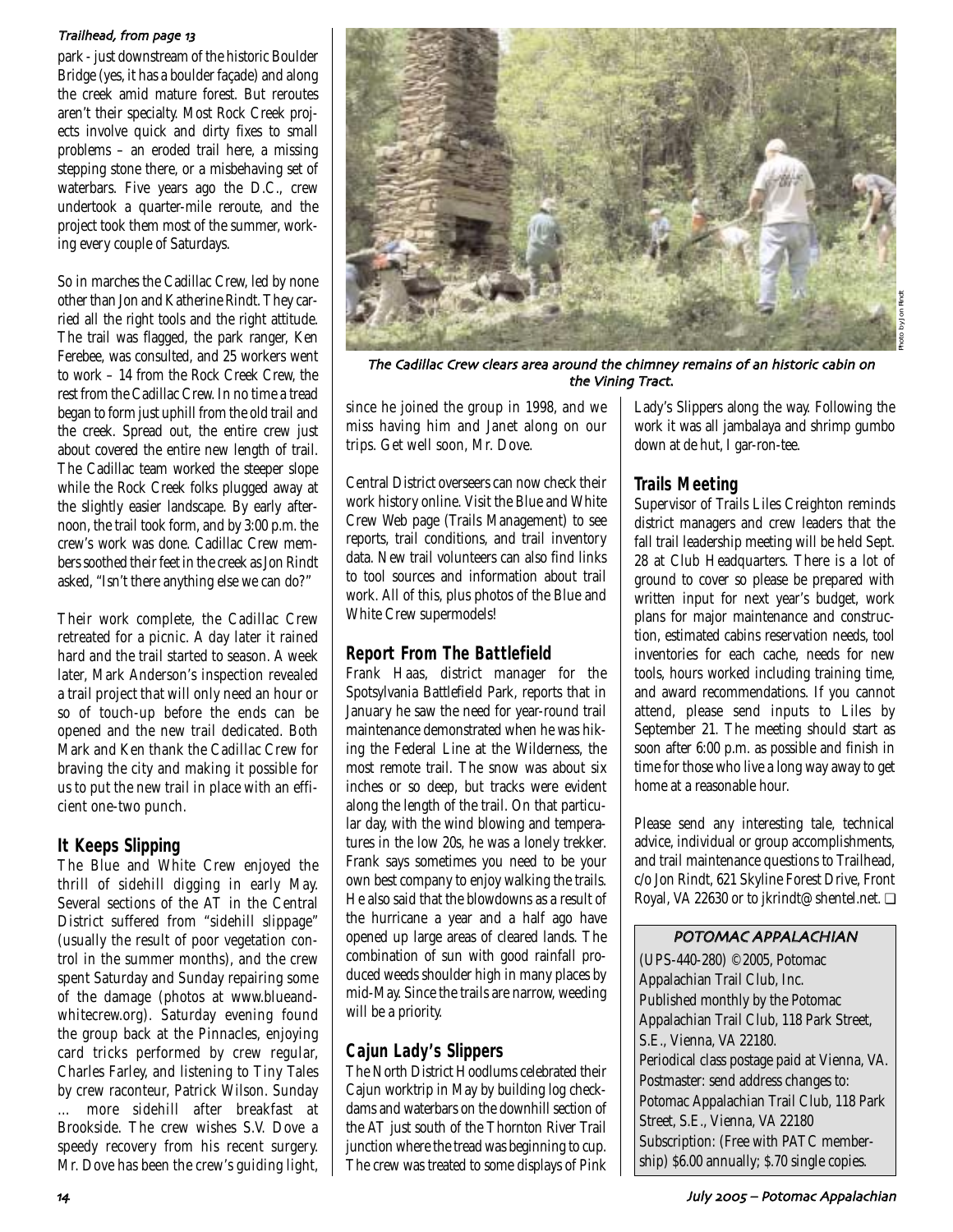# VOLUNTEER OPPORTUNITIES

# Needed – IT Planning Subcommittee Chair

PATC just purchased new computers and now wants to attack the many hardware and software questions bringing PATC into the 21st century. I want someone to lead – making a commitment of 8 hours per week – a group to plan and execute PATC's future in Information Technology. If someone wants to lead this IT Planning Subcommittee give me a call. Bruce Glendening, Vice President Operations. 703/532-9093 or e-mail bglendening@yahoo.com

# Fairfax, Loudoun, Prince William County: Hikers, Editors, Authors Required

The 4th edition of Hikes in the Washington Region: Part B: Arlington, Fairfax, Loudoun, and Prince William Counties in Virginia is scheduled for revision and republishing during 2005.

The PATC publications team is seeking the services of a hiker/author to revise/update Hikes in the Washington Region: Part B to meet the deadline of publishing the revised edition by the end of 2005. Publications produced and sold by PATC represent approximately 25% of club's income and help promote and fund the objectives of the club.

Join the PATC publications team and combine your interest in the outdoors with some editing. If you have an interest in helping on this project (or others like it) please contact the PATC Publications Chair, Alex McLellan (publications@patc.net) (preferred) or 703/758-1057 (day) or 703/758-7411 (night).

# TRAIL OVERSEER DISCOUNTS

PATC OVERSEERS GET DIS-COUNTS from the following merchants who support our volunteer programs: Blue Ridge Mountain Sports (Charlottesville, Tidewater) – 20%, Hudson Trail Outfitters (Metro D.C.) – 15%, The Trail House (Frederick, Md.) – 15%, Casual Adventures (Arlington, Va.) – 10%, Campmor (mail order via PATC HQ) – 10%, Weasel Creek Outfitters in Front Royal – 10%, The Outfitter at Harpers Ferry – 15%, and the sole source (Harrisonburg) – 10%. Check the back page of the PA for the latest trail, cabin, and shelter overseer opportunities. All PATC members receive a 10% discount from Blue Ridge Mountain Sports. Be sure to have your membership ID or overseer ID ready when you shop.

# PATC EXCURSION TO WIND RIVER

PATC members are invited to join a 7-day Llama Trek starting July 31 going into the Wind River Mountains west of Lander, WY. To learn more about this outfitter, go to www.LanderLlama.com. This Excursion is designed for members who have moderate walking ability (8 miles per day at altitudes of 10,000 feet). Tents, sleeping bags, and sleeping pads are provided so all you need to carry is your day pack. All meals are furnished, prepared, and served by outstanding staff. The outfitter fee of \$1,400 is all-inclusive for the Trek itself. For other details, contact Dave Appel (dwappel@juno.com) or by phone at the Bears Den Trail Center, 540/554-8708.

# FOR SALE

BICYCLE TRAILER, Burley D'Lite, in good condition. \$175 OBO. Located in Rockville, Md. Contact Al Taylor (alt@ieee.org).



Notices are published free of charge for PATC members only. PATC cannot vouch for any of the advertised items. No commercial advertisement or personal notices unrelated to hiking will be accepted. Deadline for inclusion is the first day of the month preceding issuance of the newsletter. Notices will be run for three months, at the discretion of the editor, unless we are otherwise advised. ❏

# HIKING PARTNERSHIPS

FLORIDA ESCAPE? For winter hiking without mountains, snow, ice, or freezing rain, take off a week or two in February/March 2006 to join a PATC life member and AT 2000 miler, George Meek (Poet), on a section of the Florida Trail, beginning a couple of hours' drive south of Orlando. For information on the FT check out www.floridatrail.org. Contact: (george@meekconsulting.com) 703/875-3021.

I live in Gaithersburg, Md., and am looking for hiking and camping buddies within 120 miles of the DC area. I am 29 and willing to hike/camp anywhere. I also have a dual propane stove that I am giving away. Any takers? Contact Jeffrey Scott (knight\_1\_nu@yahoo.com) 301/466-3373.

# LOST AND FOUND

GOLD COLORED BULOVA MEN'S WATCH, analogue, with a dark leather band at Meadows cabin on approximately 3/20/05. It was most likely lost outside on the property near the cabin. Contact: Randy Wilcox (rrwilcox1@juno.com) 703/532-5767